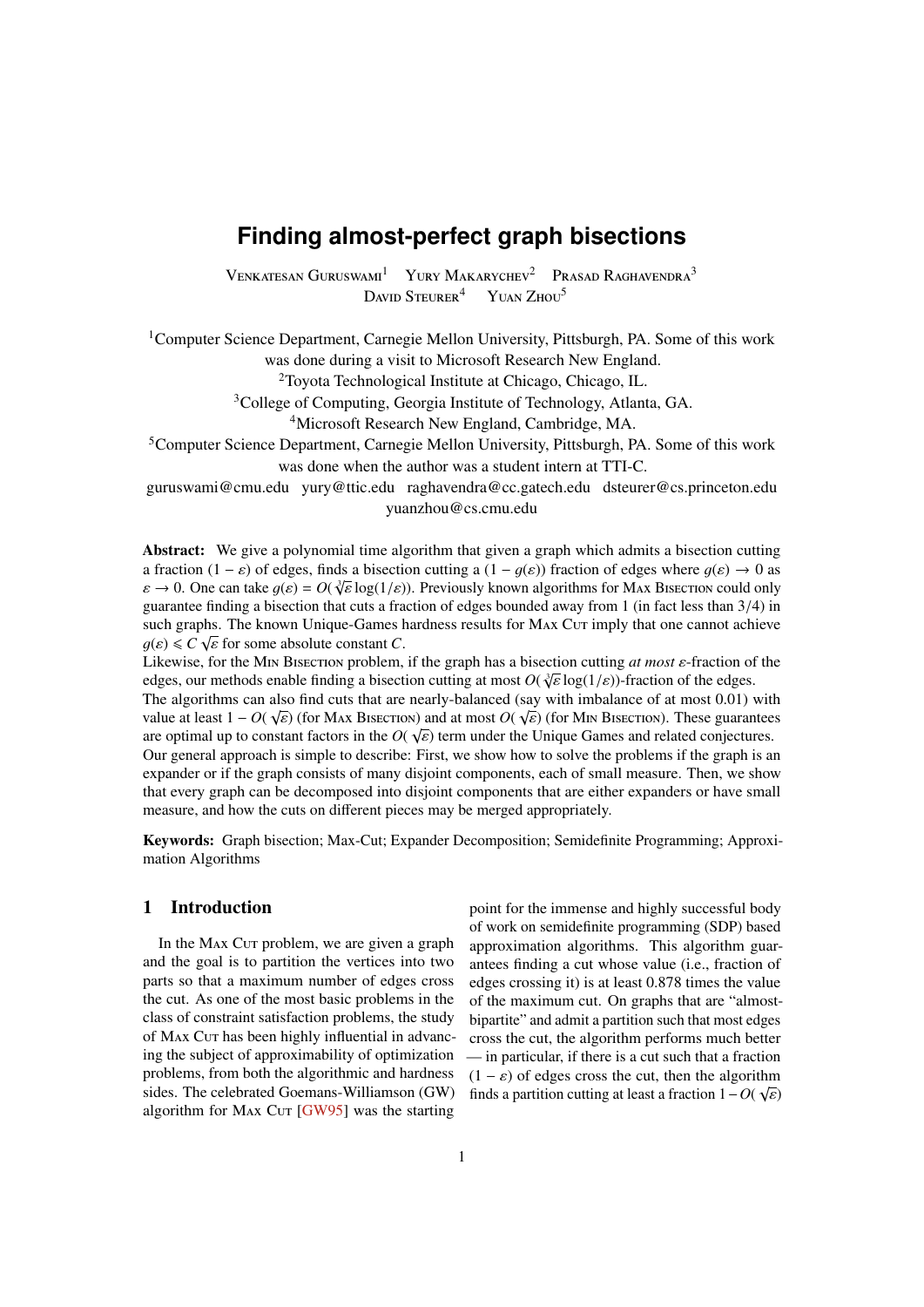<span id="page-1-1"></span>of edges. (All through the discussion in the paper, think of  $\varepsilon$  as a very small positive constant.)

On the hardness side, the best known NPhardness result shows hardness of approximating Max Cut within a factor greater than  $16/17$  [H $\text{\AA}$ s01, [TSSW00\]](#page-17-0). Much stronger and in fact tight inapproximability results are now known conditioned on the Unique Games conjecture of Khot [\[Kho02\]](#page-16-2). In fact, one of the original motivations and applications for the formulation of the UGC in [\[Kho02\]](#page-16-2) was to show that finding a cut of value larger than 1−*o*( $\sqrt{\varepsilon}$ ) in a graph with Max-Cut value (1− $\varepsilon$ ) (i.e., improving upon the above-mentioned performance improving upon the above-mentioned performance guarantee of the GW algorithm substantially) is likely to be hard. This result was strengthened in EXECTED THE OPTIMAL THIS LESSING WAS STRENGLED IN THE SECTED UP OF  $\sqrt{\varepsilon}$  bound, and this paper also showed that the 0.878 approximation this paper also showed that the <sup>0</sup>.<sup>878</sup> approximation factor is the best possible under the UGC. (These results relied, in addition to the UGC, on the Majority is Stablest conjecture, which was proved shortly afterwards in [\[MOO10\]](#page-16-4).)

There are many other works on MAX Cut, including algorithms that improve on the GW algorithm for certain ranges of the optimum value and integrality gap constructions showing limitations of the SDP based approach. This long line of work on Max Cur culminated in the paper [\[OW08\]](#page-17-1) which obtained the precise integrality gap and approximation threshold curve as a function of the optimum cut value.

Maximum Bisection. Let us consider a closely related problem called MAX BISECTION, which is MAX Cut with a global "balanced cut" condition. In the MAX BISECTION problem, given as input a graph with an even number of vertices, the goal is to partition the vertices into two equal parts while maximizing the fraction of cut edges. Despite the close relation to MAX Cut, the global constraint in MAX BISECtion changes its character substantially, and the known algorithms for approximating Max Bisection have weaker guarantees. While Max Cut has a factor <sup>0</sup>.<sup>878</sup> approximation algorithm [\[GW95\]](#page-16-0), the best known approximation factor for Max Bisection equals  $0.7027$  [\[FL06\]](#page-16-5), improving on previous bounds of <sup>0</sup>.<sup>6514</sup> [\[FJ97\]](#page-16-6), <sup>0</sup>.<sup>699</sup> [\[Ye01\]](#page-17-2), and <sup>0</sup>.7016 [\[HZ02\]](#page-16-7).

In terms of inapproximability results, it is known that MAX BISECTION cannot be approximated to a factor larger than 15/16 unless NP  $\subseteq$ 

 $\bigcap_{\gamma>0}$  TIME(2<sup>*n*'</sup>) [\[HK04\]](#page-16-8). Note that this hardness factor is slightly better than the inapproximability factor of  $16/17$  known for MAX Cut [Hås $01$ , [TSSW00\]](#page-17-0). A simple approximation preserving reduction from MAX Cut shows that MAX BISECTION is no easier to approximate than MAX Cut (the reduction is simply to take two disjoint copies of the Max Cur instance). Therefore, the factor 0.878 Unique-Games hardness for MAX Cut [\[KKMO07\]](#page-16-3) also applies for MAX BISECTION. Further, given a graph that has a bisection cutting  $1 - \varepsilon$  of the edges, it is Unique-Games hard to find a bisection (or even any partition in fact) cutting  $1 - O(\sqrt{\varepsilon})$  of the edges.<br>An intriguing question is whether  $M_{\rm A}$ <sup>N</sup> RISEC

An intriguing question is whether Max Bisection is in fact harder to approximate than MAX Cut (so the global condition really changes the complexity of the problem), or whether there are algorithms for MAX BISECTION that match (or at least approach) what is known for MAX Cut.<sup>[1](#page-1-0)</sup> None of the previously known algorithms for Max Bisection [\[FJ97,](#page-16-6) [Ye01,](#page-17-2) [HZ02,](#page-16-7) [FL06\]](#page-16-5) are guaranteed to find a bisection cutting most of the edges even when the graph has a near-perfect bisection cutting  $(1-\varepsilon)$ of the edges (in particular, they may not even cut 75% of the edges). These algorithms are based on rounding a vector solution of a semidefinite programming relaxation into a cut (for example by a random hyperplane cut) and then balancing the cut by moving low-degree vertices from the larger side to the smaller side. After the first step, most of the edges are cut, but the latter rebalancing step results in a significant loss in the number of edges cut. In fact, as we will illustrate with a simple example in [Section 2,](#page-2-0) the standard SDP for MAX BISECTION has a large integrality gap: the SDP optimum could be 1 whereas every bisection might only cut less than <sup>0</sup>.95 fraction of the edges.

Thus an interesting "qualitative" question is one can one efficiently find an *almost-complete* bisection when promised that one exists. Formally, we ask the following question.

Question 1.1. Is there a polynomial time algorithm that given a graph  $G = (V, E)$  with a MAX BISECTION solution of value  $(1 - \varepsilon)$ , finds a bisection of value  $(1 - q(\varepsilon))$ , where  $q(\varepsilon) \to 0$  as  $\varepsilon \to 0$ ?

<span id="page-1-0"></span><sup>&</sup>lt;sup>1</sup>Note that for the problem of minimizing the number of edges cut, the global condition does make a big difference: Min Cut is polynomial-time solvable whereas M<sub>IN</sub> BISECTION is NPhard.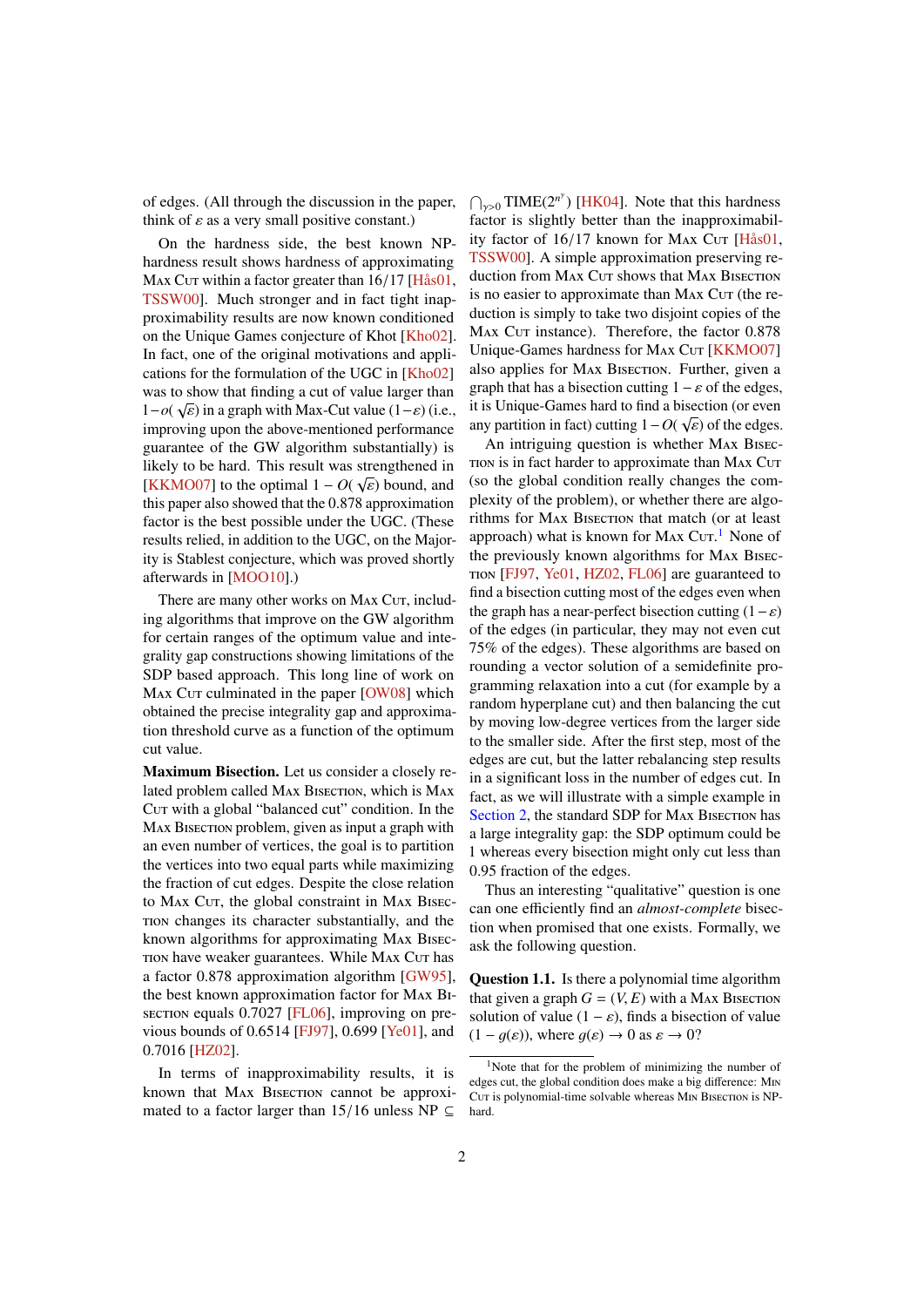<span id="page-2-4"></span>Note that without the bisection constraint, we can achieve  $g(\varepsilon) = O(\sqrt{\varepsilon})$ , and when  $\varepsilon = 0$ , we can<br>find a bisection cutting all the edges (see the first find a bisection cutting all the edges (see the first paragraph of [Section 2](#page-2-0) for details). Thus this question highlights the role of both the global constraint and the "noise" (i.e.,  $\varepsilon$  fraction of edges need to be removed to make the input graph bipartite) on the complexity of the problem.

Our results. In this paper, we answer the above question in the affirmative, by proving the following theorem.

<span id="page-2-3"></span>Theorem 1.2. *There is a randomized polynomial time algorithm that given an edge-weighted graph G with a* Max Bisection *solution of value*[2](#page-2-1)  $(1 - \varepsilon)$  *finds a* MAX BISECTION *of value*  $(1 - \varepsilon)$  $O(\sqrt[3]{\varepsilon} \log(1/\varepsilon))$ ).

We remark that for regular graphs any cut with most of the edges crossing it must be near-balanced, and hence we can solve MAX BISECTION by simply reducing to MAX Cut. Thus the interesting instances for our algorithm are non-regular graphs.

Our algorithms are not restricted to finding exact bisections. If the graph has a β*-balanced* cut (which means the two sides have a fraction  $\beta$  and 1– $\beta$  of the vertices) of value  $(1-\varepsilon)$ , then the algorithm can find a β-balanced cut of value  $1 - O(\varepsilon^{1/3} \log(1/\varepsilon))$ . The performance quarantee of a variant of the algorithm performance guarantee of a variant of the algorithm improves if some extra imbalance is tolerated in the solution — for any constant parameter  $\delta$ , the algorithm can return a cut with balance in the range  $\beta \pm \delta$  with value at least  $1 - O(\varepsilon^{1/2})$ . Formally, we prove the following theorem prove the following theorem.

<span id="page-2-2"></span>Theorem 1.3. *There is a randomized polynomial time algorithm that for any constant* δ > <sup>0</sup> *given an edge-weighted graph <sup>G</sup> with a* β*-balanced cut of value*  $(1 - \varepsilon)$  *finds a cut*  $(A, B)$  *such that*  $\left| |A|/|V| - \right|$ 

$$
\beta \Big| \le O(\delta) \text{ of value } (1 - O(\sqrt{\varepsilon})).
$$

As mentioned earlier, as a function of  $\varepsilon$ , the above approximation is best possible assuming the Unique Games Conjecture.

Our results are not aimed at improving the general approximation ratio for MAX BISECTION which remains at  $\approx 0.7027$  [\[FL06\]](#page-16-5). It remains an interesting question how much this can be improved and

whether one approach (or even match) the <sup>0</sup>.<sup>878</sup> factor possible for MAX Cut. We hope that some of our techniques will also be helpful towards this goal.

More generally, our work highlights the challenge of understanding the complexity of solving constraint satisfaction problems with global constraints. Algorithmically, the challenge is to ensure that the global constraint is met without hurting the number of satisfied constraints. From the hardness side, the Unique-Games based reductions which have led to a complete understanding of the approximation threshold of CSPs [\[Rag08\]](#page-17-3) are unable to exploit the global constraint to yield stronger hardness results.

Our methods apply just as well to the Min Bisection problem where the goal is to find a bisection that cuts fewest number of edges. The best approximation factor known for Min Bisection is poly-logarithmic in the number of vertices [\[FK02\]](#page-16-9). Here we show that we can get better guarantees in the case when the best bisection cuts a constant fraction of the edges. Specifically, if there is a bisection of value  $\varepsilon$ , our methods guarantee efficiently finding a bisection cutting at most  $O(\varepsilon^{1/3} \log(1/\varepsilon))$ <br>of the edges, and a nearly-balanced cut (say with of the edges, and a nearly-balanced cut (say with bias at most  $0.01$ ) of value at most  $O(\epsilon^{1/2})$ . The adaptation of our algorithm and analysis to Min BISECTION is simple, see [Section 8.](#page-15-0) (Similar to MAX BISECTION, the approximation guarantee  $O(\sqrt{\varepsilon})$  is<br>optimal as a function of  $\varepsilon$  for constant imbalance optimal as a function of  $\varepsilon$  for constant imbalance, assuming the so-called Small-Set Expansion conjecture [\[RST10\]](#page-17-4) or a variant of the Unique Games Conjecture [\[AKK](#page-16-10)+08].)

# <span id="page-2-0"></span>2 Method overview

#### 2.1 Integrality gap

We begin by describing why the standard SDP for Max Bisection has a large gap. Given a graph  $G = (V, E)$ , this SDP, which is the basis of all previous algorithms for MAX BISECTION starting with that of Frieze and Jerrum [\[FJ97\]](#page-16-6), solves for unit vectors  $v_i$  for each vertex  $i \in V$  subject to  $\sum_i v_i = 0$ , while maximizing the objective function  $\mathbb{E}_{e=(i,j)\in E} \frac{1}{4} ||v_i - v_j||^2.$ <br>This SDP could b

This SDP could have a value of 1 and yet the graph may not have any bisection of value more than <sup>0</sup>.<sup>95</sup> (in particular the optimum is bounded away from 1), as the following example shows.

<span id="page-2-1"></span> $2$ The value of a cut in an edge-weighted graph is defined as the weight of the edges crossing the cut divided by the total weight of all edges.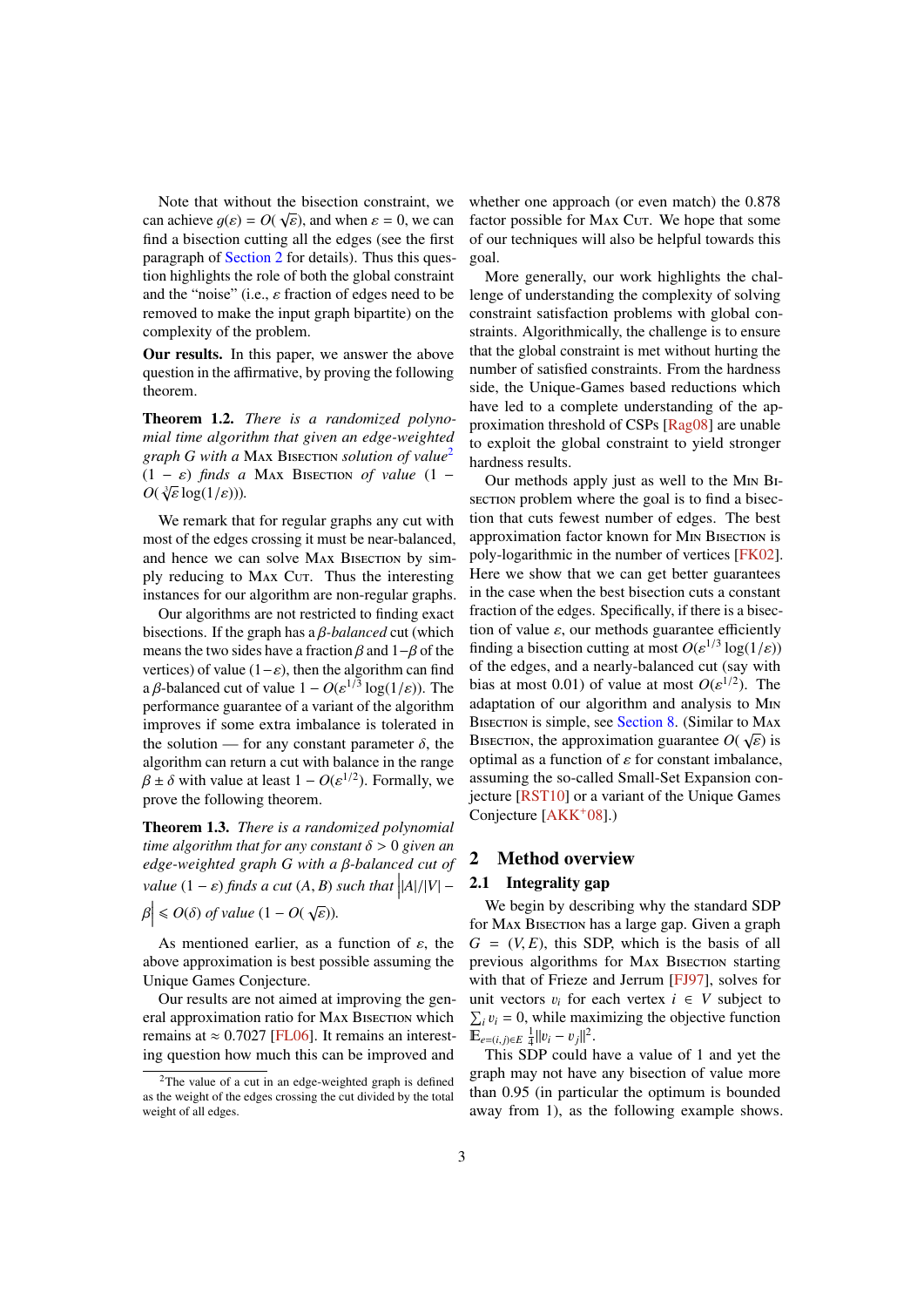<span id="page-3-1"></span>Take *G* to be the union of *three* disjoint copies of  $K_{2m,m}$  (the complete  $2m \times m$  bipartite graph) for some even *m*. It can be seen that every bisection fails to cut at least  $m^2/2$  edges, and thus has value<br>at most  $11/12$ . On the other hand, the SDP has a at most <sup>11</sup>/12. On the other hand, the SDP has a solution of value 1. Let  $\omega = e^{2\pi i/3}$  be the primitive<br>cube root of unity. In the two-dimensional complex cube root of unity. In the two-dimensional complex plane, we assign the vector/complex number  $\omega^{i-1}$ <br>(resp.  $-\omega^{i-1}$ ) to all vertices in the larger part (resp. (resp.  $-\omega^{i-1}$ ) to all vertices in the larger part (resp.<br>smaller part) of the *i*<sup>th</sup> copy of  $K_2$  for  $i = 1, 2, 3$ . smaller part) of the *i*<sup>th</sup> copy of  $K_{2m,m}$  for  $i = 1, 2, 3$ .<br>These vectors sum up to 0 and for each edge, the These vectors sum up to 0 and for each edge, the vectors associated with its endpoints are antipodal.

For all CSPs, a tight connection between integrality gaps (for a certain "canonical" SDP) and inapproximability results is now established [\[Rag08\]](#page-17-3). The above gap instance suggests that the picture is more subtle for CSPs with global constraints in this work we give an algorithm that does much better than the integrality gap for the "basic" SDP. Could a stronger SDP relaxation capture the complexity of approximating CSPs with global constraints such as MAX BISECTION? It is worth remarking that we do not know whether an integrality gap instance of the above form (i.e.,  $1 - \varepsilon$  SDP optimum vs. say <sup>0</sup>.<sup>9</sup> <sup>M</sup>ax <sup>B</sup>isection value) exists even for the basic SDP augmented with triangle inequalities.

#### 2.2 Notation

Suppose we are given a graph  $G = (V, E)$ . We use the following notation:  $E(U) = \{(u, v) \in E : u, v \in$ *U*} denotes the set of edges within a set of vertices *U*, edges( $U_1, U_2$ ) = { $(u, v) \in E : u \in U_1, v \in U_2$ } denotes the set of edges between two sets of vertices  $U_1$  and  $U_2$ , and  $G[U]$  denotes the subgraph of  $G$ induced by the set *U*.

Definition 2.1 (Value and bias of cuts). *For a cut*  $(S, V \setminus S)$  *of a graph*  $G = (V, E)$ *, we define its value to be*  $\frac{\text{edges}(S, V \setminus S)}{|E|}$  (*i.e., the fraction of edges which cross the cut) if G is unweighted, and*  $\frac{w(\text{edges}(S,V\setminus S))}{w(F)}$ w(*E*) *if G* is edge-weighted with weight function  $\overline{w}: E \rightarrow$  $\mathbb{R}^{\geq 0}$  (where for  $F \subseteq E$ ,  $w(F) = \sum_{e \in F} w(e)$ ).<br>We define the bias  $B \subseteq [0, 1]$  of a cut  $(S, V)$ 

*We define the* bias  $\beta \in [0, 1]$  *of a cut*  $(S, V \setminus S)$  *to*  $be \beta = \frac{1}{|V|} \cdot ||S| - |V \setminus S||$ , and we say that the cut  $(S, V \setminus S)$  *is β-biased.* (Note that a 0-biased cut is a bisection) *a bisection.)*

Recall that the normalized Laplacian of *G* is a matrix  $\mathcal{L}_G$  whose rows and columns correspond to vertices of *G* that is defined as follows

$$
\mathcal{L}_G(u, v) = \begin{cases} 1, & \text{if } u = v \text{ and } d_u \neq 0, \\ -1/\sqrt{d_u d_v}, & \text{if } (u, v) \in E, \\ 0, & \text{otherwise,} \end{cases}
$$

where  $d_u$  is the degree of the vertex *u*. Let  $\lambda_2(\mathcal{L}_G)$ be the second smallest eigenvalue of  $\mathcal{L}_G$ . We abuse the notation by letting  $\lambda_2(G) = \lambda_2(\mathcal{L}_G)$ . We define the volume of a set  $U \subseteq V$  as  $vol(U) = vol_G(U) =$  $\sum_{u \in U} d_u$ 

We will use the following version of Cheeger's inequality.

<span id="page-3-0"></span>Theorem 2.2 (Cheeger's inequality for non-regular graphs [\[Chu96\]](#page-16-11)). *For every graph*  $G = (V, E)$ *,* 

$$
\lambda_2(G)/2 \leq \phi(G) \leq \sqrt{2\lambda_2(G)},
$$

*where*  $\phi(G)$  *is the expansion of G*,

$$
\phi(G) \equiv \min_{S \subseteq V} \frac{|\text{edges}(S, V \setminus S)|}{\min(\text{vol}(S), \text{vol}(V \setminus S))}.
$$

 $\psi(\emptyset) = \frac{\sinh(\text{vol}(S), \text{vol}(V \setminus S))}{\sinh(\text{vol}(S), \text{vol}(V \setminus S))}$ <br>*Moreover, we can efficiently find a set*  $A \subseteq V$ *such that*  $vol(A) \le vol(V)/2$  *and*  $ledges(A, V \setminus A)/vol(A) \le \sqrt{2 \log(G)}$  $A$ )|/ vol( $A$ )  $\leq \sqrt{2\lambda_2(G)}$ .

For any two disjoint sets  $X, Y \subseteq V$ , let uncut(*X*, *Y*) =  $|E(X) + E(Y)|/|E(X \cup Y)|$  be the fraction of edges of  $G[X \cup Y]$  that do not cross the cut  $(X, Y)$ . We say that a cut  $(X, Y)$  of V is perfect if uncut $(X, Y) = 0$ .

#### 2.3 Our approach

In this section, we give a brief overview of our algorithm. It is instructive to consider first the case when *G* has a perfect bisection cut. In this case, *G* is a bipartite graph. If *G* has only one connected component, each part of this component has the same number of vertices, so this is the desired bisection. Now assume that *G* has several connected components. Then each connected component *C* of *G* is a bipartite graph with two parts  $X_C$  and  $Y_C$ . Since all edges are cut in the optimal solution,  $X_C$ must lie on one side of the optimal cut and  $Y_C$  on the other. So in order to find a perfect bisection  $(X, Y)$ , for every connected component  $C$  we need to either (i) add  $X_C$  to *X* and  $Y_C$  to *Y* or (ii) add  $X_C$ to *Y* and  $Y_C$  to *X* so that  $|X| = |Y| = |V|/2$ . We can do that using dynamic programming.

Our algorithm for almost satisfiable instances proceeds in a similar way. Assume that the optimal bisection cuts a  $(1 – \varepsilon)$  fraction of edges.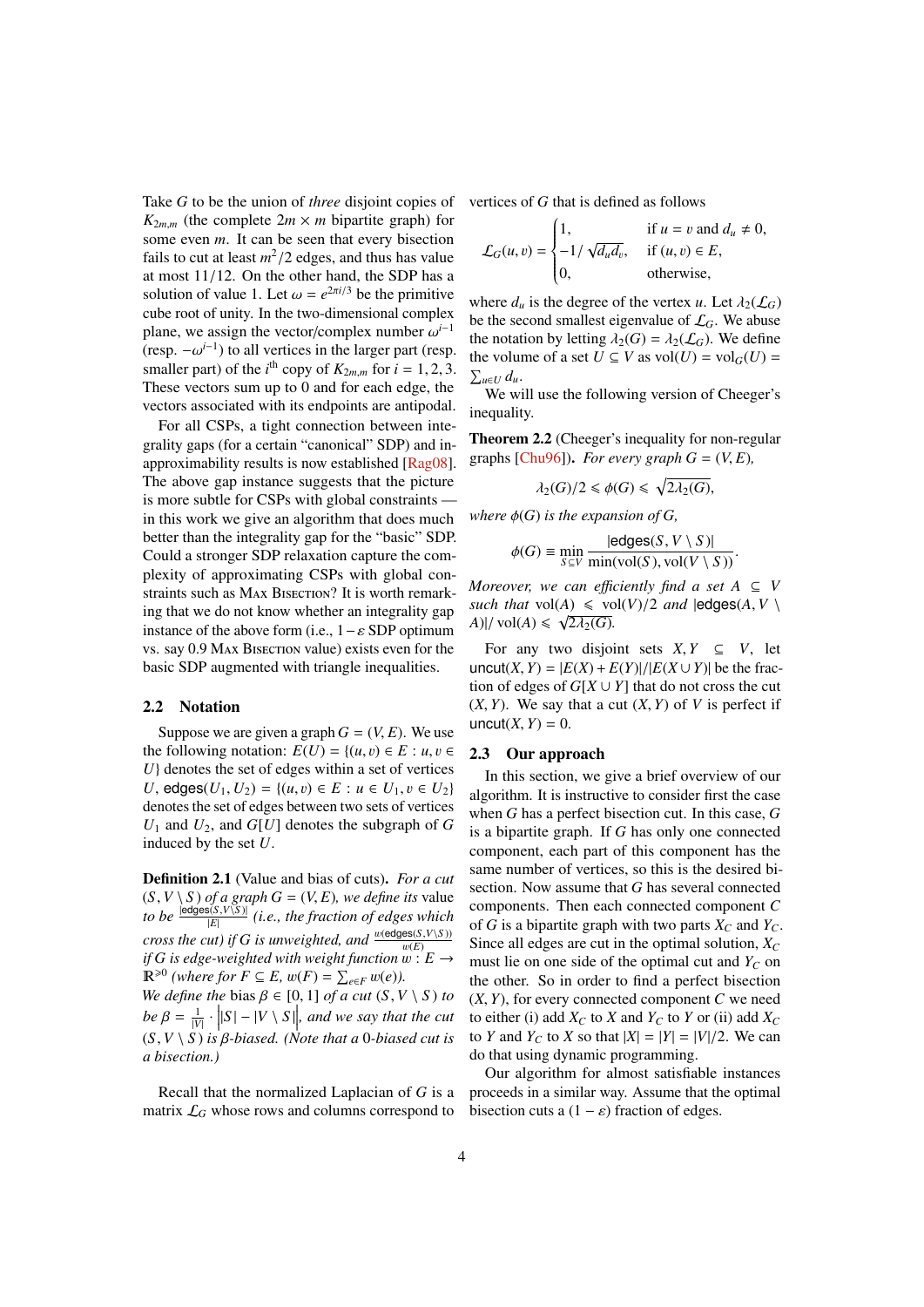- <span id="page-4-0"></span>1. In a preprocessing step, we use the algorithm of Goemans and Williamson [\[GW95\]](#page-16-0) to find an approximate maximum cut in *G*. A fraction √  $1 - O(\sqrt{\varepsilon})$  of edges cross this cut. We remove<br>all uncut edges and obtain a binartite graph all uncut edges and obtain a bipartite graph. We denote the parts of this graph by *A* and *B*. (Of course, in general  $|A| \neq |B|$ .)
- 2. Then we recursively partition *G* into pieces  $W_1, \ldots, W_s$  using Cheeger's Inequality (see [Lemma 3.1\)](#page-5-0). Every piece is either a sufficiently small subgraph, which contains at most an  $\varepsilon$  fraction of all vertices, or is a spectral expander, with  $\lambda_2 \geqslant \varepsilon^{2/3}$ . There are very few<br>edges between different pieces, so we can ig. edges between different pieces, so we can ignore them later. In this step, we obtain a collection of induced subgraphs  $G[W_1], \ldots, G[W_s]$ with very few edges going between different subgraphs.
- 3. Now our goal is to find an "almost perfect" cut in every *G*[*Wi*] , then combine these cuts and get a bisection of *G*. Note that every *G*[*Wi*] is bipartite and therefore has a perfect cut (since *G* is bipartite after the preprocessing step). However, we cannot restrict our attention only to this perfect cut since the optimal solution  $(S, T)$  can cut  $G[W_i]$  in another proportion. Instead, we prepare a list W*<sup>i</sup>* of "candidate cuts" for each  $G[W_i]$  that cut  $W_i$  in different proportions. One of them is close to the cut  $(W_i \cap S, W_i \cap T)$  (the restriction of the optimal cut to *Wi*).
- 4. If *G*[*Wi*] is an expander, we find a candidate cut that cuts  $G[W_i]$  in a given proportion by moving vertices from one side of the perfect cut  $(W_i \cap A, W_i \cap B)$  to the other, greedily (see [Lemma 4.1](#page-6-0) and [Lemma 4.2\)](#page-7-0).
- 5. If  $G[W_i]$  is small, we find a candidate cut that cuts  $G[W_i]$  in a given proportion using semi-definite programming (see [Lemma 4.3](#page-7-1) and [Corollary 4.4\)](#page-8-0). We solve an SDP relaxation similar to the Goemans–Williamson relaxation  $[GW95]$  with " $\ell_2^2$ -triangle inequali-<br>ties" and then find a cut by using hyperplane ties", and then find a cut by using hyperplane or threshold rounding.

In fact, the cut that we find can be more unbalanced than  $(W_i \cap S, W_i \cap T)$  but this is not a

problem since the set  $W_i$  is small. Note however that if a cut of another piece  $W_j$  is very unbalanced than we might need to find a cut of  $W_i$  that is unbalanced in the other direction. So it is important that the candidate cut of *W<sup>i</sup>* is at least as unbalanced as  $(W_i \cap S, W_i \cap T)$ .

6. Finally, we combine candidate cuts of subgraphs *G*[*Wi*] into one balanced cut of the graph *G*, in the optimal way, using dynamic programming (see [Lemma 5.1\)](#page-8-1).

Our improved algorithm (Theorem [1.3\)](#page-2-2) which delivers a cut of value  $1 - O(\sqrt{\varepsilon})$  with a small con-<br>stant hias has the same high level structure. Namely stant bias has the same high level structure. Namely, we decompose the graph into expanding and small parts, find good cuts in these parts, and combine them together to get a global near-balanced cut. The small parts are handled in the same way as above. The difference is in the notion of expansion used for the large parts and how we find cuts in the expanding parts. For the former, a part is deemed to have sufficient expansion if the standard SDP relaxation for  $\alpha$ -balanced separator (for some small  $\alpha > 0$ ) has large  $(\Omega(\varepsilon))$  objective value. (This in particular means there every  $\alpha$ -balanced cut has value at least  $\Omega(\varepsilon)$ , but is potentially stronger as it ensures that there are no sparse "vector-valued" cuts either.)

We give a decomposition procedure to split a graph into such "SDP expanders" and small parts (Lemma [7.5\)](#page-11-0). We find a good cut in the union of the expanding parts by rounding the Goemans-Williamson SDP. The key in our analysis is to use the "SDP expansion" properties to argue that the vector solution must essentially behave like an integral solution. This gives us much better control of the bias of the cut produced by random hyperplane rounding.

#### 2.4 Organization

The rest of the paper is devoted to the full description and proof of the algorithm. In [Section 3,](#page-5-1) we partition the graph into expanders and small pieces, after proper preprocessing. In [Section 4,](#page-6-1) we produce a list of candidate cuts for each expander and small piece, by different methods. In [Section 5,](#page-8-2) we show how to choose one candidate cut for each part. In [Section 6,](#page-10-0) we put everything together to finish the proof of [Theorem 1.2.](#page-2-3) In [Section 7,](#page-10-1) we prove [Theorem 1.3,](#page-2-2) giving a variant of the algorithm that only uncut  $O(\sqrt{\varepsilon})$  fraction of edges when some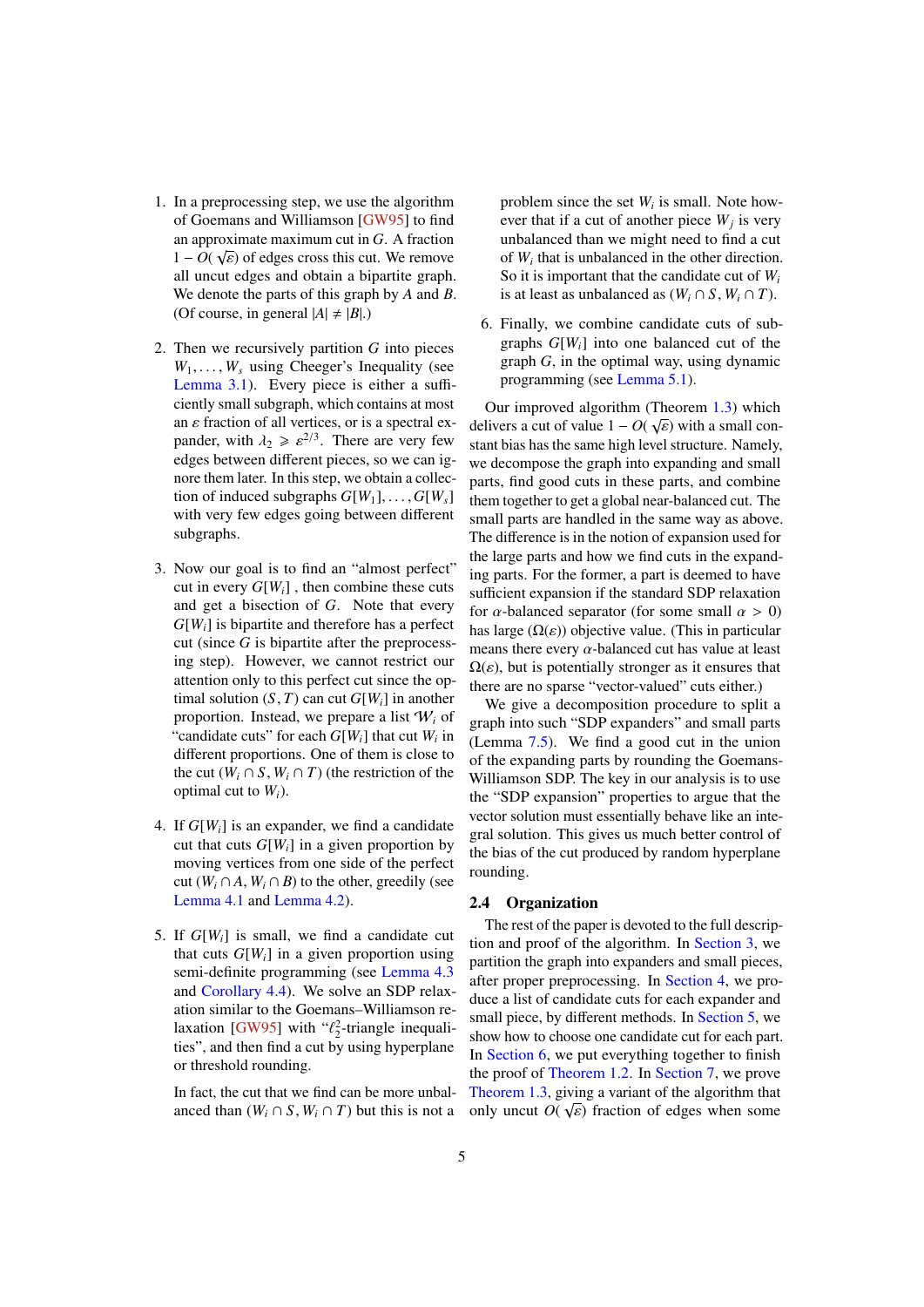constant imbalance is tolerated. In [Section 8,](#page-15-0) we apply our techniques to M<sub>IN</sub> BISECTION problem.

# <span id="page-5-1"></span>3 Preprocessing and partitioning graph *G*

In this section, we present the preprocessing and partitioning steps of our algorithms. We will assume that we know the value of the optimal solution  $OPT = 1 - \varepsilon_{OPT}$  (with a high precision). If we do not, we can run the algorithm for many different values of  $\varepsilon$  and output the best of the bisection cuts we find.

#### <span id="page-5-2"></span>3.1 Preprocessing: Making *G* bipartite and unweighted

In this section, we show that we can assume that the graph *G* is bipartite, with parts *A* and *B*, unweighted, and that  $|E| \le O(|V|/\varepsilon_{OPT}^2)$ .<br>First we "sparsify" the edge-weight

First, we "sparsify" the edge-weighted graph  $G = (V, E)$ , and make the graph unweighted: we sample  $O(\epsilon_{OPT}^{-2}|V|)$  edges (according to the weight<br>distribution) with replacement from G, then with distribution) with replacement from *G*, then with high probability, every cut has the same cost in the original graph as in the new graph, up to an additive error <sup>ε</sup>*OPT* (by Chernoff's bound). So we assume that  $|E| \le O(\varepsilon_{OPT}^{-2} |V|)$ .<br>We apply the al

We apply the algorithm of Goemans and Williamson to *G* and find a partitioning of *G* into two pieces *A* and *B* so that only an  $O(\sqrt{\epsilon_{OPT}})$  fraction of edges lies within *A* or within *R* tion of edges lies within *A* or within *B*.

#### 3.2 Partitioning

In this section, we describe how we partition *G* into pieces.

<span id="page-5-0"></span>**Lemma 3.1.** *Given a graph*  $G = (V, E)$ *, and parameters*  $\delta \in (0,1)$  *and*  $\lambda \in (0,1)$  *such that*  $|E| = O(|V|/\delta^2)$ , we can find a partitioning of *V* into disjoint sets *U*, *V* ("small sets") and *into disjoint sets*  $U_1, \ldots, U_p$  *("small sets"), and*  $V_1, \ldots, V_q$  *("expander graphs"):* 

$$
V = \bigcup_i U_i \cup \bigcup_j V_j,
$$

*in polynomial time, so that*

- *1.*  $|U_i| \le \delta |V|$  *for each*  $1 \le i \le p$ ;
- 2.  $\lambda_2(G[V_i]) \geq \lambda$  for each  $1 \leq i \leq q$ ;

3. 
$$
\sum_{i} |E(U_i)| + \sum_{j} |E(V_j)| \geq O(\sqrt{\lambda} \log(1/\delta)))|E|.
$$
 (1 -

*Proof.* We start with a trivial partitioning {*V*} of *V* and then iteratively refine it. Initially, all sets in the partitioning are "active"; once a set satisfies conditions 1 or 2 of the lemma, we permanently mark it as "passive" and stop subdividing it. We proceed until all sets are passive. Specifically, we mark a set *S* as passive in two cases. First, if  $|S| \le$ δ|*V*| then we add *S* to the family of sets *U<sub>i</sub>*. Second, if  $\lambda_2(G[S]) > \lambda$  then we add *S* to the family of sets if  $\lambda_2(G[S]) \ge \lambda$  then we add *S* to the family of sets *Vi* .

We subdivide every active *S* into smaller pieces by applying the following easy corollary of Cheeger's inequality [\(Theorem 2.2\)](#page-3-0) to  $H = G[S]$ .

**Corollary 3.2.** *Given a graph*  $H = (S, E(H))$  *and a threshold*  $\lambda > 0$ , we can find, in polynomial time, *a partition*  $S_1, S_2, \cdots, S_t$  *of S such that* 

- *1.*  $|E(S_i)| \le |E(S)|/2$  *or*  $\lambda_2(H[S_i]) \ge \lambda$ *, for each*  $1 \le i \le t$ .
- 2.  $\sum_{i < j} |$ edges(*S*<sub>*i*</sub>, *S*<sub>*j*</sub>)|  $\leq \forall$ <sup>8</sup>λ|*E*(*H*)|*.*
- *3. each graph H*[*S <sup>i</sup>*] *is connected.*

*Proof.* If  $\lambda_2(H) \ge \lambda$  then we just output a trivial partition {*S* }. Otherwise, we apply [Theorem 2.2](#page-3-0) to  $H_1 = H$ , find a set  $S_1$  s.t.  $vol_H(S_1) \leq vol_{H_1}(S)/2$ <br>and ledges(S, S \ S \)|/vol. (S \)  $\leq \sqrt{2\lambda_1(H_1)} \leq$ and  $|\text{edges}(S_1, S \setminus S_1)| / \text{vol}_{H_1}(S_1) \leq \sqrt{2\lambda_2(H_1)} \leq \sqrt{2\lambda_1(H_1)}$  $\sqrt{2\lambda}$ . Then we remove *S*<sub>1</sub> from *H*<sub>1</sub>, obtain a graph  $H_2$  and iteratively apply this procedure to  $H_2$ . We stop when either  $\lambda_2(H_i) \ge \lambda$  or  $|E(H_i)| \le |E(S)|/2$ .

We verify that the obtained partitioning  $S_1, \ldots, S_t$  of *S* satisfies the first condition. For each *i* ∈ {1, . . . , *t* − 1}, we have  $|E(S_i)| \le \text{vol}_{H_i}(S_i)/2 \le \text{vol}_{H_i}(S_i)/2$  (*N*(*H*))/*A* − *E*(*H*))/2 <  $|E(H)|/2$  (*Qur stopsilon*)  $vol_{H_i}(V(H_i))/4 = E(H_i)/2 \leq |E(H)|/2$ . Our stop-<br>ping criterion quarantees that S, satisfies the first ping criterion guarantees that  $S_t$  satisfies the first condition. We verify the second condition.

$$
\sum_{i < j} |\text{edges}(S_i, S_j)| = \sum_{i=1}^{t-1} |\text{edges}(S_i, V(H_i) \setminus S_i)|
$$
\n
$$
\leq \sum_{i=1}^{t-1} \sqrt{2\lambda} \text{ vol}_{H_i}(S_i) \leq \sqrt{2\lambda} \text{ vol}_H(S) = 2 \sqrt{2\lambda} |E(H)|.
$$

Finally, if for some *i*,  $H[S_i]$  is not connected, we replace  $S_i$  in the partitioning with the connected components of  $H[S_i]$ .

By the definition, sets  $U_i$  and  $V_j$  satisfy properties 1 and 2. It remains to verify that

$$
\sum_{i=1}^p |E(U_i)| + \sum_{j=1}^q |E(V_j)| \geq (1 - O(\sqrt{\lambda} \log(1/\delta)))|E|.
$$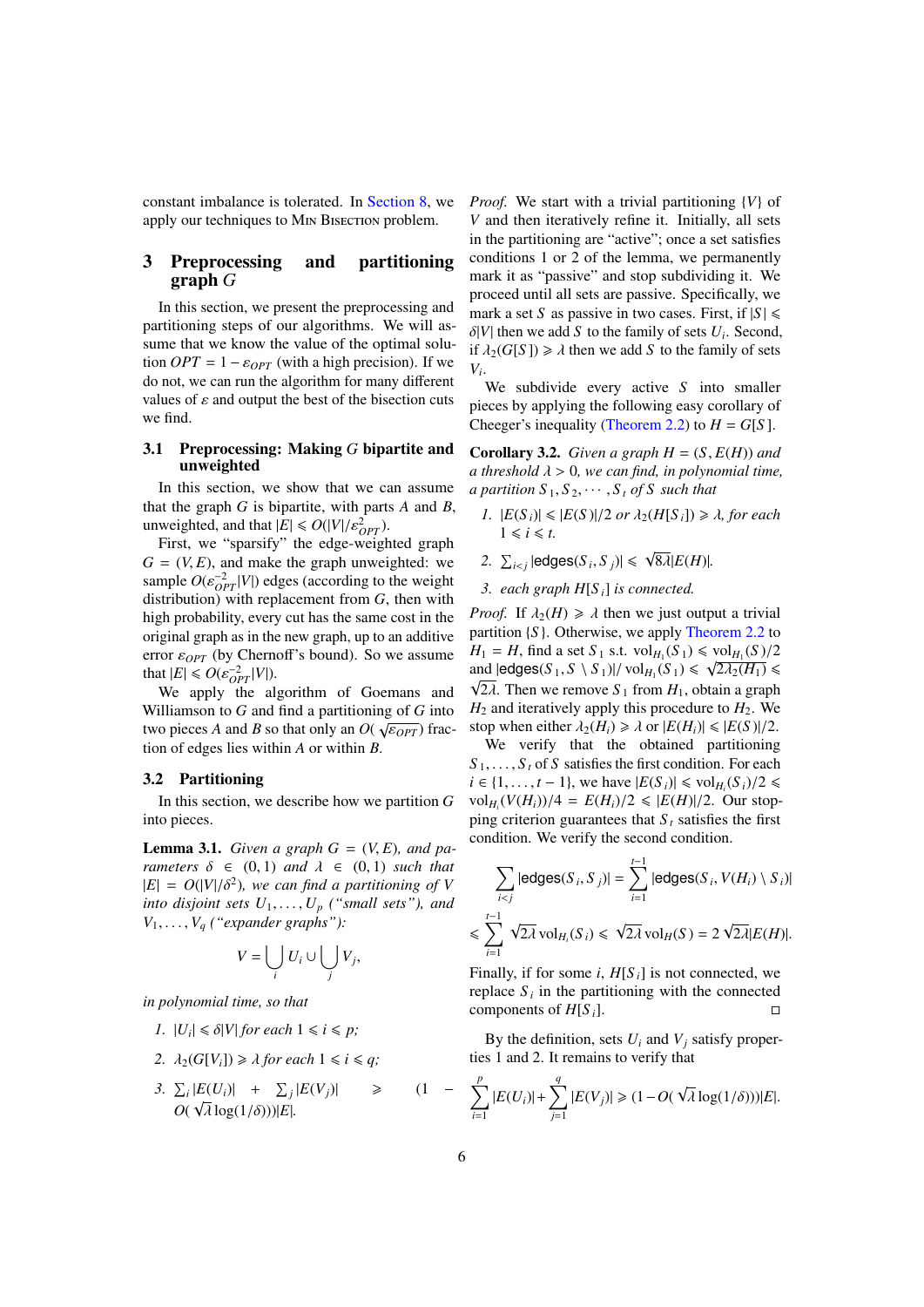We first prove that the number of iterations is  $O(\log(1/\delta))$ . Note that if *S* is an active set and *T* is its parent then  $|E(S)| \le |E(T)|/2$ . Set *V* contains  $O(|V|/\delta^2)$  edges. Every active set *S* contains at least  $\delta |V|/2$  edges, since  $|F(S)| > |S| - 1 > \delta |V|/2$  (we  $\delta|V|/2$  edges, since  $|E(S)| \ge |S| - 1 \ge \delta|V|/2$  (we use that *G*[*S* ] is connected). Therefore, the number of iterations is  $O(\log_2((|V|/\delta^2)/(\delta|V|/2))) = O(\log_1/\delta)$  $O(\log 1/\delta)$ .

We finally observe that when we subdivide a set *S*, we cut  $O(\sqrt{\lambda} |E(S)|)$  edges. At each iteration, since all active sets are disjoint, we cut at most since all active sets are disjoint, we cut at most  $O(\sqrt{\lambda}|E|)$  edges. Therefore, the total number of edges cut in all iterations is  $O(\sqrt{\lambda} \log(1/\delta))|E|$ edges cut in all iterations is  $O(\sqrt{\lambda} \log(1/\delta))|E|$ .  $\Box$ 

### <span id="page-6-1"></span>4 Finding cuts in sets  $U_i$  and  $V_i$

In the previous section, we showed how to partition the graph  $G$  into the union of "small graphs"  $G[U_i]$  and expander graphs  $G[V_i]$ . We now show how to find good "candidate cuts" in each of these graphs.

#### 4.1 Candidate cuts in *V<sup>i</sup>*

In this section, first we prove that there is essentially only one almost perfect maximum cut in an expander graph [\(Lemma 4.1\)](#page-6-0). That implies that every almost perfect cut in the graph  $G[V_i]$  should be close to the perfect cut  $(V_i \cap A, V_i \cap B)$ . Using that we construct a list of good candidate cuts [\(Lemma 4.2\)](#page-7-0). One of these cuts is close to the restriction of the optimal cut to subgraph  $G[V_i]$ .

<span id="page-6-0"></span>**Lemma 4.1.** *Suppose we are given a graph*  $H =$  $(V, E)$  *and two cuts*  $(S_1, T_1)$  *and*  $(S_2, T_2)$  *of G, each of value at least*  $(1 - \delta)$ *. Then* 

 $\min\{\text{vol}_H(S_1 \triangle S_2), \text{vol}_H(S_1 \triangle T_2)\} \leq 4\delta|E|/\lambda_2(H).$ 

*Proof.* Let

$$
X = S_1 \triangle S_2 = (S_1 \cap T_2) \cup (S_2 \cap T_1);
$$
  
\n
$$
Y = S_1 \triangle T_2 = (S_1 \cap T_1) \cup (S_2 \cap T_2).
$$

Note that  $V = X \cup Y$ . There are at most  $2\delta|E|$  edges between *X* and *Y*, since

$$
\mathsf{edges}(X,Y) \subset E(S_1) \cup E(S_2) \cup E(T_1) \cup (T_2),
$$

 $|E(S_1) \cup E(T_1)| \le \delta |E|$  and  $|E(S_2) \cup E(T_2)| \le \delta |E|.$ On the other hand, by Cheeger's inequality [\(The](#page-3-0)[orem 2.2\)](#page-3-0), we have

$$
\frac{|\text{edges}(X, Y)|}{\min(\text{vol}_H(X), \text{vol}_H(Y))} \ge \lambda_2(H)/2.
$$

Therefore,

$$
\min(\text{vol}_H(X), \text{vol}_H(Y))
$$
  
\$\leq 2 | \text{edges}(X, Y) | / \lambda\_2(H) \leq \frac{4\delta |E|}{\lambda\_2(H)}.

 $\Box$ 

Consider one of the sets  $V_i$ . Let  $H = G[V_i]$ . Denote  $A_i = V_i \cap A$  and  $B_i = V_i \cap B$ . We sort all vertices in  $A_i$  and  $B_i$  w.r.t. their degrees in  $H$ . Now we are ready to define the family of candidates cuts  $(X_0, Y_0), \ldots, (X_{|V_i|}, Y_{|V_i|})$  for  $G[V_i]$ . For each *j*, we define  $(Y_i \cdot Y_i)$  as follows define  $(X_j, Y_j)$  as follows.<br>
– If  $j \leq |A|$  then  $X_j$  contains the state of the state of the state of the state of the state of the state of the state of the state of the state of the state of the state of the state of th

- $-$  If  $j \leq |A_i|$  then  $X_j$  consists of *j* vertices of  $A_i$ with highest degrees, and  $Y_i$  consists of the remaining vertices of  $H$  (i.e.  $Y_j$  contains all vertices of  $B_i$  as well as  $|A_i| - j$  lowest degree vertices of *Ai*).
- $-$  If *j* ≥ |*A*<sup>*i*</sup>| then *Y*<sup>*j*</sup> consists of |*V*<sup>*i*</sup>| − *j* vertices of  $B_i$  with highest degrees, and  $X_i$  consists of the remaining vertices of *H*.

Clearly,  $|X_j| = j$  and  $|Y_j| = |V_i| - j$ . Let  $(S, T)$  be the restriction of the optimal bisection of G to H. We restriction of the optimal bisection of *G* to *H*. We will show that one of the cuts  $(X_j, Y_j)$  is not much<br>worse than  $(S, T)$ . By Lemma 4.1 annifed to cuts worse than  $(S, T)$ . By [Lemma 4.1](#page-6-0) applied to cuts  $(A_i, B_i)$  and  $(S, T)$  (note that uncut $(A_i, B_i) = 0$ ),

$$
\min\{\text{vol}_H(A_i \triangle S), \text{vol}_H(A_i \triangle T)\}\n\leq \frac{4 \cdot \text{uncut}(S, T)|E(H)|}{\lambda_2(H)}.
$$

Assume without loss of generality that  $\text{vol}_H(A_i \triangle$  $S$ )  $\leq$  4*E*(*H*)/ $\lambda$ <sub>2</sub>(*H*) (otherwise, rename sets *X* and *Y*). We show that  $\text{vol}_H(A_i \triangle X_{|S|}) \leq \text{vol}_H(A_i \triangle Y_{|S|})$ *S*). Consider the case  $|A_i| \ge |S|$ . Note that by the definition of  $X_{|S|}$ , the set  $X_{|S|}$  has the largest volume among all subsets of  $A_i$  of size at most  $|S|$ . Correspondingly,  $A_i \setminus X_{|S|}$  has the smallest volume among all subsets of  $A_i$  of size at least  $|A_i| - |S|$ . Finally, note that  $|A_i \setminus S| \geq |A_i| - |S|$ . Therefore,

$$
\mathrm{vol}_{H}(A_{i} \triangle X_{|S|}) = \mathrm{vol}_{H}(A_{i} \setminus X_{|S|})
$$
  
\$\leq \mathrm{vol}\_{H}(A\_{i} \setminus S) \leq \mathrm{vol}\_{H}(A\_{i} \triangle S).

The case when  $|A_i| \leq |S|$  is similar. We conclude that

 $vol_H(A_i \triangle X_{|S|}) \leq 4 \cdot \text{uncut}(S, T)|E_H|/\lambda_2(H).$ 

Therefore, the size of the cut  $(X_{|S|}, Y_{|S|})$  is at least

$$
|E(H)| - \text{vol}_H(A_i \triangle X_{|S|}) \ge \left(1 - \frac{4 \cdot \text{uncut}(S, T)}{\lambda_2(H)}\right)|E(H)|.
$$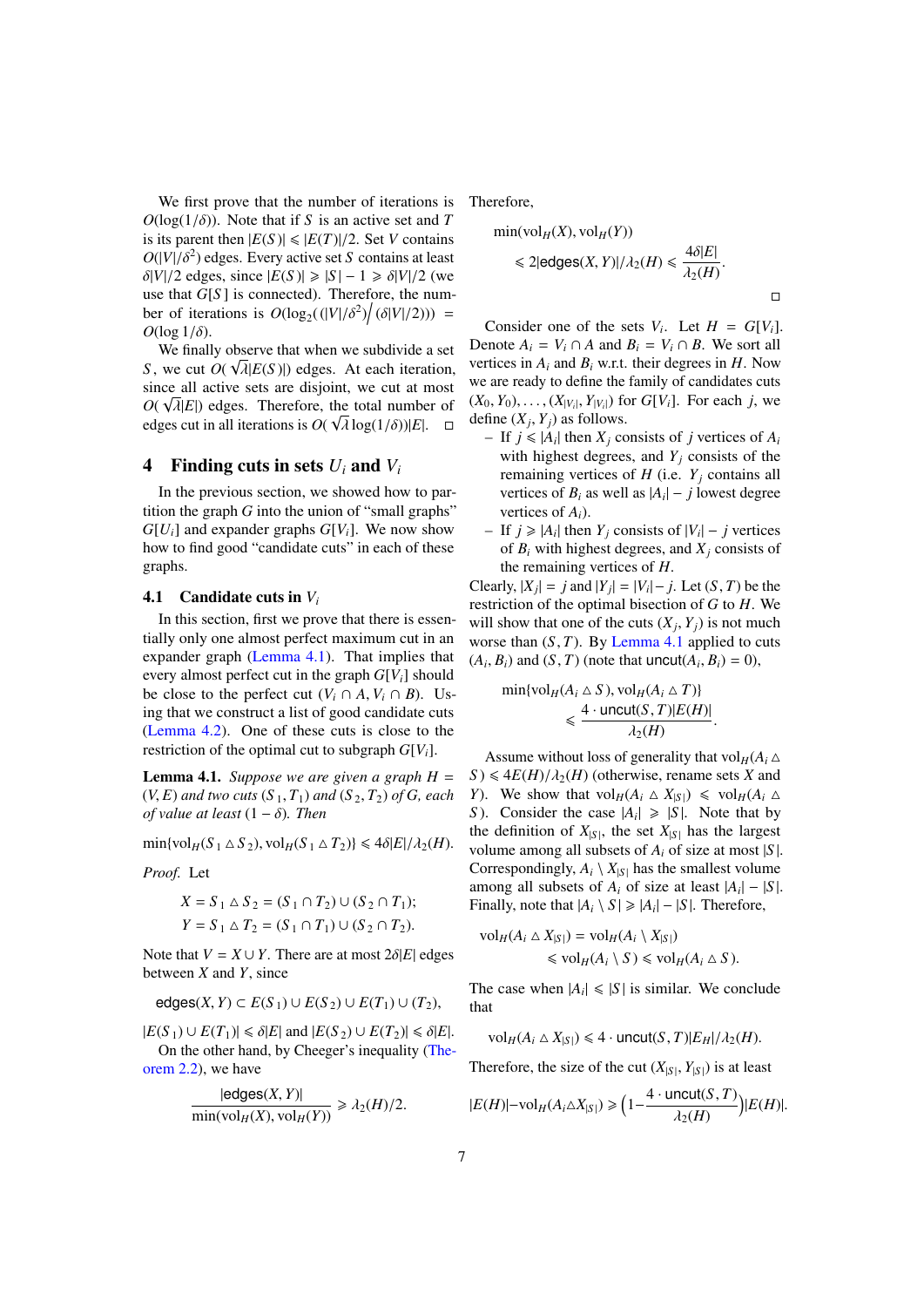<span id="page-7-2"></span>We have thus proved the following lemma.

<span id="page-7-0"></span>Lemma 4.2. *There is a polynomial time algorithm that given a graph*  $H = G([V_i])$  *finds a family of cuts*  $V_i = \{(X_1, Y_1), \ldots, (X_{|V_i|}, Y_{|V_i|})\}$  *such that for every cut*  $(S, T)$  of *H there exists a cut*  $(Y, Y) \in \mathcal{V}$ . *every cut*  $(S, T)$  *of H there exists a cut*  $(X, Y) \in V_i$ *with*  $|X| = min(|S|, |T|)$  *and* 

$$
\text{uncut}(X, Y) \leq \frac{4 \cdot \text{uncut}(S, T)}{\lambda_2(H)}
$$

#### 4.2 Candidate cuts in *U<sup>i</sup>*

In this section, we show how to find candidate cuts for the small parts, i.e., the induced subgraphs  $G[U_i].$ 

<span id="page-7-1"></span>**Lemma 4.3.** *Suppose we are given a graph*  $H =$  $(U, E)$  *and two parameters*  $0 \le \theta \le 1/2$  *and*  $0 \le$ <sup>∆</sup> < <sup>1</sup>*. Then in polynomial time we can find a cut* (*X*, *<sup>Y</sup>*) *such that for every cut* (*S*, *<sup>T</sup>*) *in H, with*  $|S| \le \theta |U|$ *, we have* 

*I.* uncut(X, Y) 
$$
\leq
$$
  $O(\sqrt{\text{uncut}(S, T)} + \text{uncut}(S, T)/\Delta).$ 

$$
2. \ \ |X| \leq (\theta + \Delta)|U|.
$$

*Proof.* Let  $(S, T)$  be the maximum cut among all cuts with  $|S| \le t|U|$  (of course, our algorithm does not know  $(S, T)$ ). Let  $\varepsilon_H = \text{uncut}(S, T)$ . We may assume that our algorithm knows the value of  $\varepsilon_H$ (with high precision) — as otherwise, we can run our algorithm on different values of  $\varepsilon$  and output the best of the cuts the algorithm finds.

We write the following SDP program. For every vertex  $i \in U$ , we introduce a unit vector  $v_i$ . Additionally we introduce a special unit vector  $v_0$ . tionally, we introduce a special unit vector  $v_0$ .

maximize 
$$
\frac{1}{|U|} \sum_{i \in U} \langle v_0, v_i \rangle
$$
  
\nsubject to  $\frac{1}{4|E|} \sum_{(i,j) \in E} ||v_i + v_j||^2 \le \varepsilon_H$   
\n $||v_i||^2 = 1$   $\forall i \in V \cup \{0\}$   
\n $|\langle v_i + v_j, v_0 \rangle| \le \frac{||v_i + v_j||^2}{2}$   $\forall i, j \in V$ .

The "intended solution" to this SDP is  $v_i = v_0$  if  $i \in T$  and  $v_i = -v_0$  if  $i \in S$  (vector  $v_0$  is an arbitrary unit vector). Clearly, this solution satisfies all SDP constraints. In particular, it satisfies the last constraint ("an  $\ell_2^2$ -triangle inequality") since

the left hand side is positive only when  $v_i = v_j$ , then  $|\langle v_i + v_j, v_0 \rangle| = \frac{||v_i + v_j||^2}{2}$ <br>solution is  $(|T| - |S|) / |I|$  $\frac{1+v_{j||}}{2}$  = 2. The value of this solution is  $(|T| - |S|)/|\overline{U}| \ge 1 - 2\theta$ .

We solve the SDP and find the optimal SDP solution  $\{v_i\}$ . Note that  $\sum_{i \in U} \langle v_0, v_i \rangle \geq (1 - 2\theta)|U|$ .<br>Let  $\Delta' = 2\Delta/3$ . Choose  $r \in [\Delta' 2\Delta'']$ .

Let  $\Delta' = 2\Delta/3$ . Choose  $r \in [\Delta', 2\Delta']$  uni-<br>rmly at random. Define a partition of *U* into formly at random. Define a partition of *U* into sets  $Z_k$ ,  $0 \le k < 1/\Delta'$ , as follows: let  $Z_k = \{i : k\Delta' + r < |u_0, v_1| \le (k+1)\Delta' + r\}$  for  $k > 1$  and  $k\Delta' + r < |\langle v_0, v_i \rangle| \le (k+1)\Delta' + r$  for  $k \ge 1$  and  $Z_0 = \{i : -\Delta' - r \le (v_0, v_1) \le \Delta' + r\}$ . We hound  $Z_0 = \{i : -\Delta' - r \leq \langle v_0, v_i \rangle \leq \Delta' + r\}$ . We bound the probability that the endpoints of an edge *(i, i)* the probability that the endpoints of an edge  $(i, j)$ belong to different sets  $Z_k$ . Note that if no point from the set  $\{\pm (k\Delta' + r) : k \ge 1\}$  lies between  $|\langle v_i, v_0 \rangle|$  and  $|\langle v_j, v_0 \rangle|$  then *i* and *j* belong to the same<br>set Z. The distance between  $|\langle v_1, v_0 \rangle|$  and  $|\langle v_1, v_0 \rangle|$ set  $Z_k$ . The distance between  $|\langle v_i, v_0 \rangle|$  and  $|\langle v_j, v_0 \rangle|$ <br>is at most  $|\langle v_1 + v_2, v_0 \rangle|$ . Therefore, the probability is at most  $|\langle v_i + v_j, v_0 \rangle|$ . Therefore, the probability<br>(over r) that *i* and *i* belong to different sets Z, is at (over *r*) that *i* and *j* belong to different sets  $Z_k$  is at most  $|\langle v_i + v_j, v_0 \rangle|/\Delta'$ . So the expected number of cut edges is at most cut edges is at most

$$
\frac{1}{\Delta'}\sum_{(i,j)\in E}|\langle v_i+v_j,v_0\rangle|\leq \frac{1}{2\Delta'}\sum_{(i,j)\in E}\|v_i+v_j\|^2\leq \frac{2|E|\varepsilon_H}{\Delta'}\tag{4.1}
$$

For each  $k \ge 1$ , let  $Z_k^+ = \{i \in Z_k \mid \langle v_i, v_0 \rangle > 0\}$ <br>  $dZ^- = \{i \in Z_k \mid \langle v_i, v_0 \rangle > 0\}$  We use hyperplane and  $Z_k^- = {i \in Z_k \mid \langle v_i, v_0 \rangle \langle 0 \rangle}$ . We use hyperplane<br>rounding of Goemans and Williamson [GW95] to rounding of Goemans and Williamson [\[GW95\]](#page-16-0) to divide  $Z_0$  into two sets  $Z_0^+$  and  $Z_0^-$ . We are ready to define sets *X* and *Y*. For each *k*, we add vertices from the smaller of the two sets  $Z_k^+$  and  $Z_k^-$  to *X*, and vertices from the larger of them to *Y*.

Now we bound uncut(*X*, *<sup>Y</sup>*). Note that

$$
|uncut(X,Y)| \leq \sum_{k < l} |edges(Z_k, Z_l)| + \sum_{k \geq 0} (|E(Z_k^*)| + |E(Z_k^-)|).
$$

We have already shown that  $\sum_{k \leq l} |\text{edges}(Z_k, Z_l)|$  is<br>less than  $2\varepsilon_{kl} |E| / \Delta'$  in expectation. If  $(i, j) \in E(Z^+)$ less than  $2\varepsilon_H |E|/\Delta'$  in expectation. If  $(i, j) \in E(Z^+_k)$ <br>or  $(i, j) \in E(Z^-)$  for  $k > 1$  then  $|f_k| + |f_k| \le \Delta'$ or  $(i, j) \in E(Z_k^-)$  for  $k \ge 1$  then  $|\langle v_i + v_j, v_0 \rangle| \ge \hat{\Delta}'$ .<br>Therefore Therefore,

$$
\sum_{k\geq 1} (|E(Z_k^+)|+|E(Z_k^-)|)\leq \frac{2\varepsilon_H|E|}{\Delta'}=\frac{3\varepsilon_H|E|}{\Delta}
$$

Finally, note that when we divide  $Z_0$ , the fraction of edges of  $E(Z_0)$  that do not cross the random hyperplane is  $O(\sqrt{\varepsilon_0})$  (in expectation) where

$$
\varepsilon_0 = \frac{1}{4|E(Z_0)|} \sum_{(i,j)\in E(Z_0)} ||v_i + v_j||^2
$$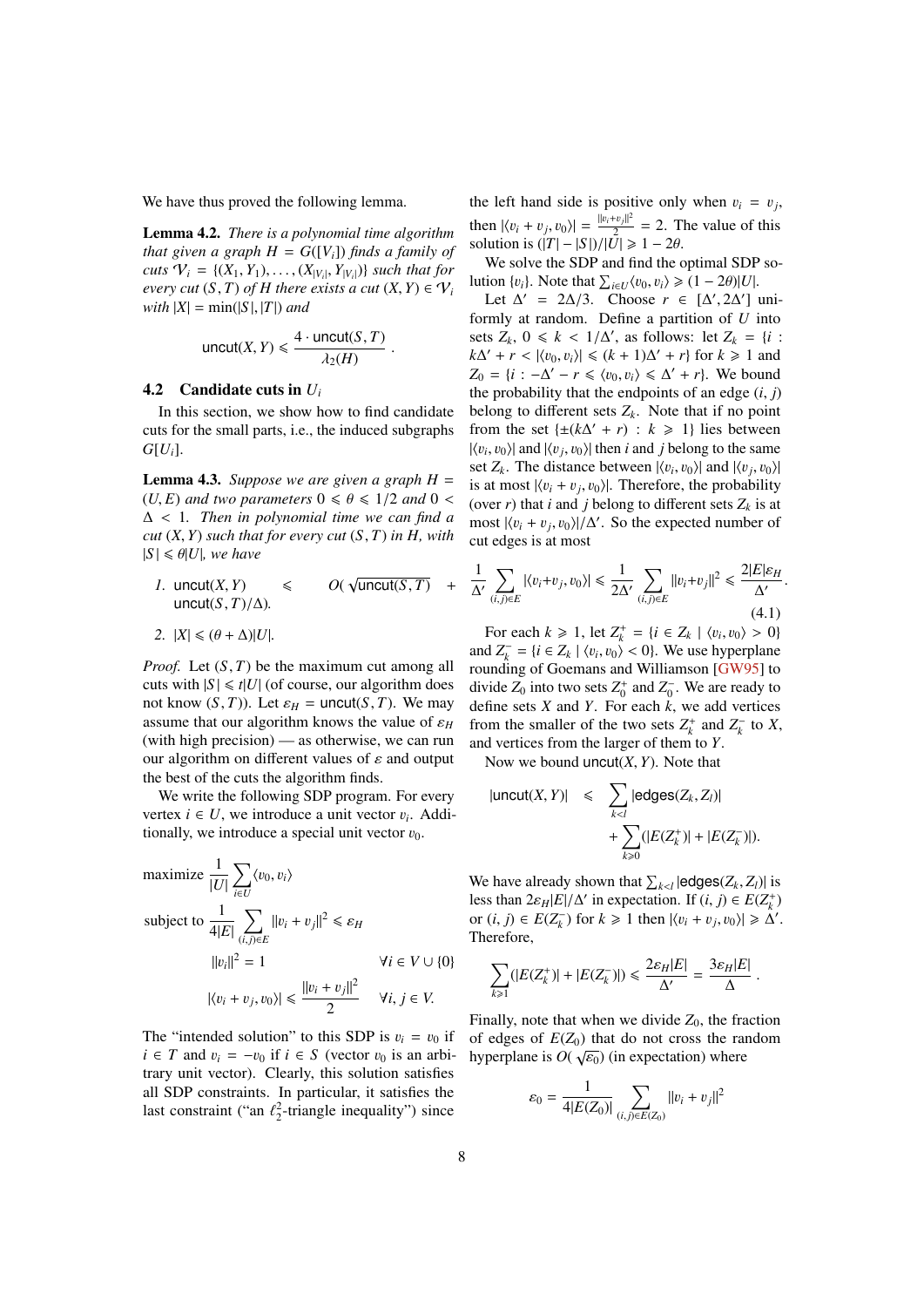$$
\leq \frac{1}{4|E(Z_0)|} \sum_{(i,j)\in E} ||v_i + v_j||^2 \leq \frac{\varepsilon_H \cdot |E|}{|E(Z_0)|}.
$$

Thus,

$$
\mathbb{E}[|E(Z_0^+)|+|E(Z_0^-)||r]
$$
  
\$\le O(\sqrt{\varepsilon\_H|E|/|E(Z\_0)|})|E(Z\_0)| \le O(\sqrt{\varepsilon\_H})|E|.

Combining the above upper bounds, we conclude that

$$
\mathbb{E}[\text{uncut}(X,Y)] \leq \mathcal{O}\left(\frac{\varepsilon_H}{\Delta} + \sqrt{\varepsilon_H}\right).
$$

Finally, we estimate the size of the set *X*. Note that if  $v_i \in Z_k^+$  then  $|\langle v_i, v_0 \rangle - k\Delta' | \leq 3\Delta'$ , if  $v_i \in Z_k^-$ <br>then  $|\langle v_i, v_0 \rangle + k\Delta' | \leq 3\Delta'$ . Therefore  $\sum_{i=1}^k (v_i, v_0) \leq$ then  $|\langle v_i, v_0 \rangle + k\Delta' |$  ≤ 3 $\Delta'$ . Therefore,  $\sum_{i \in Z_k} \langle v_i, v_0 \rangle$  ≤  $k(17^+|$  -  $17^-|\lambda' + 3\Delta'|Z_1|$  which implies  $k(|Z_k^+| - |Z_k^-|)\Delta' + 3\Delta'|Z_k|$ , which implies

$$
\sum_{k} k(|Z_{k}^{+}| - |Z_{k}^{-}|) \Delta' \ge \sum_{i \in U} \langle v_{i}, v_{0} \rangle - 3\Delta' |U|
$$
  

$$
\ge (1 - 2\theta - 3\Delta')|U|.
$$

Therefore,

$$
|Y| - |X| = \sum_{k} |Z_{k}^{+}| - |Z_{k}^{-}| \ge \sum_{k: |Z_{k}^{+}| - |Z_{k}^{-}| > 0} (|Z_{k}^{+}| - |Z_{k}^{-}|)
$$
  
\n
$$
\ge \sum_{k: |Z_{k}^{+}| - |Z_{k}^{-}| > 0} (k\Delta')(|Z_{k}^{+}| - |Z_{k}^{-}|)
$$
  
\n
$$
\ge \sum_{k} k(|Z_{k}^{+}| - |Z_{k}^{-}|)\Delta' \ge (1 - 2\theta - 3\Delta')|U|,
$$

 $\text{implying } |X| \leq (\theta + 3\Delta'/2)|U| = (\theta + \Delta)|U|.$ 

We apply this algorithm to every graph *G*[*Ui*] and every  $\theta = k/|U_i|$ ,  $0 < k \leq |U_i|/2$ , and obtain a list<br>of candidate cuts. We get the following corollary of candidate cuts. We get the following corollary.

<span id="page-8-0"></span>Corollary 4.4. *There is a polynomial time algorithm that given a graph*  $H = G([U_i])$  *and a parameter*  $\Delta \in (0, 1)$  *finds a family of cuts*  $\mathcal{U}_i$  *such that for every cut*  $(S, T)$  *of H there exists a cut*  $(X, Y) \in U_i$  $with |X| \leq \min(|S|, |T|) + \Delta |U_i|$  *and* 

$$
\text{uncut}(X, Y) \le O\bigg(\sqrt{\text{uncut}(S, T)} + \frac{\text{uncut}(S, T)}{\Delta}\bigg).
$$

#### <span id="page-8-2"></span>5 Combining candidate cuts

In this section, we show how to choose one candidate cut for each set *U<sup>i</sup>* and *V<sup>j</sup>* .

For brevity, we denote  $W_i = U_i$  for  $i \in \{1, \ldots, p\}$ For brevity, we denote  $w_i = v_i$  for  $i \in \{1, ..., p\}$ <br>and  $W_{p+j} = V_j$  for  $j \in \{1, ..., q\}$ . Similarly, where  $(S_{OPT}, T_{OPT})$  is the optimal bisection of G.

 $W_i = U_i$  for  $i \in \{1, ..., p\}$  and  $W_{p+i} = V_i$  for  $j \in \{1, \ldots, q\}$  Then  $W_1, \ldots, W_{p+q}$  is a partitioning of *V*, and  $W_i$  is a family of cuts of  $G[W_i]$ .

We say that a cut  $(X, Y)$  of  $G$  is a combination of candidate cuts from  $W_i$  if the restriction of  $(X, Y)$ <br>to each  $W_i$  belongs to  $W_i$  (we identify cuts  $(S, T)$ to each  $W_i$  belongs to  $W_i$  (we identify cuts  $(S, T)$ and  $(T, S)$ ).

<span id="page-8-1"></span>Lemma 5.1. *There exists a polynomial time algorithm that given a graph*  $G = (V, E)$  *and a threshold*  $\zeta \in [0, 1/2]$ *, sets*  $W_i$  *and families of cuts*  $W_i$ *, finds*<br>*the maximum cut among all combination cuts*  $(X, Y)$ *the maximum cut among all combination cuts* (*X*, *<sup>Y</sup>*)  $with |X|, |Y| \in [(1/2 - \zeta)|V|, (1/2 + \zeta)|V|].$ 

*Proof.* We solve the problem by dynamic programming. Denote  $H_k = G[\bigcup_{i=1}^k W_i]$ . For every *a* ∈ {1,..., *p* + *q*} and *b* ∈ {1,..., |*G*[*H<sub>a</sub>*]|}, let *<sup>Q</sup>*[*a*, *<sup>b</sup>*] be the size of the maximum cut among all combination cuts  $(X, Y)$  on  $H_a$  with  $|X| = b$  ( $Q[a, b]$ equals −∞ if there are no such cuts). We loop over all value of *a* from 1 to  $p + q$  and fill out the table *Q* using the following formula

$$
Q[a,b] = \max_{(X,Y)\in W_a \text{ or } (Y,X)\in W_a} (Q[a-1,b-|X|] + |\text{edges}(X,Y)|),
$$

where we assume that  $Q[0, 0] = 0$ , and  $Q[a, b] =$  $-\infty$  if  $a \le 0$  and  $b \le 0$  and  $(a, b) \ne (0, 0)$ .

Finally the algorithm outputs maximum among  $T[p+q, (1/2-\zeta)|V|], \ldots, T[p+q, (1/2+\zeta)|V|],$ <br>and the corresponding combination cut and the corresponding combination cut.

Finally, we prove that there exists a good almost balanced combination cut.

<span id="page-8-3"></span>**Lemma 5.2.** *Let*  $G = (V, E)$  *be a graph. Let*  $V = \bigcup_i U_i \cup \bigcup_j V_j$  *be a partitioning of V that satisfies conditions of [Lemma 3.1,](#page-5-0)* and  $\mathcal{U}_i$  *and*  $\mathcal{V}_j$ *be families of candidate cuts that satisfy conditions of [Corollary 4.4](#page-8-0) and [Lemma 4.2,](#page-7-0) respectively. Then there exists a composition cut* (*X*, *<sup>Y</sup>*) *such that*

$$
\left|\frac{|X|}{|V|} - \frac{1}{2}\right| \le \max(\Delta, \delta)
$$

*and*

uncut(X,Y) 
$$
\leq O\left(\sqrt{\lambda} \log(1/\delta) + \sqrt{\text{uncut}(S_{OPT}, T_{OPT})} + \text{uncut}(S_{OPT}, T_{OPT})\left(\frac{1}{\lambda} + \frac{1}{\Delta}\right)\right)
$$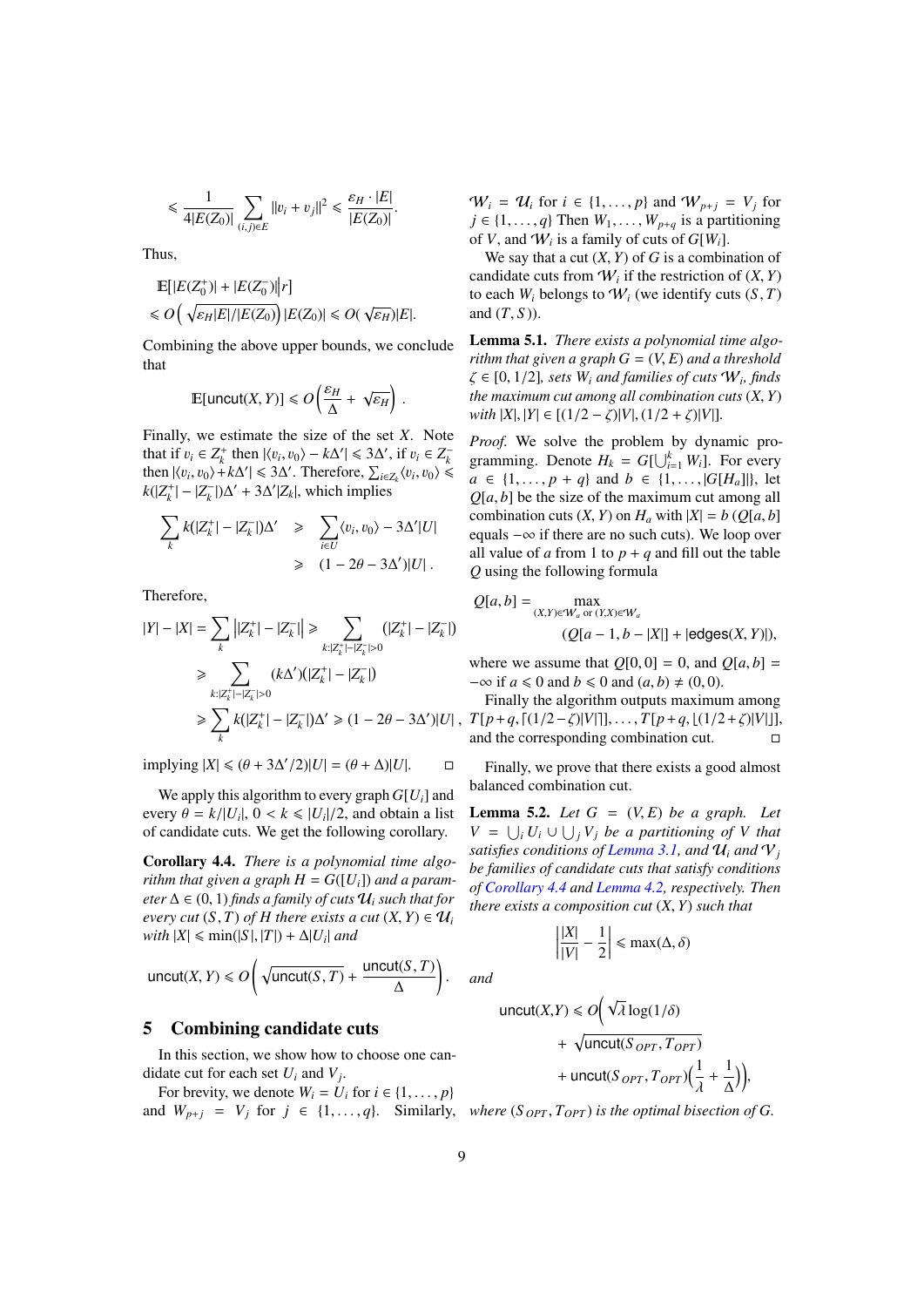*Proof.* Consider the optimal bisection cut  $(S_{OPT}, T_{OPT})$ . We choose a candidate cut for every set  $V_i$ . By [Lemma 4.2,](#page-7-0) for every  $V_i$  there exists a cut  $(X_i, Y_i) \in V_i$  such that

 $uncut(X_i, Y_i)$ 

- <span id="page-9-1"></span> $\leq$  4uncut(*S OPT*  $\cap$  *V<sub>i</sub>*</sub>, *T*<sub>*OPT*</sub>  $\cap$  *V<sub>i</sub>*)/ $\lambda$ <sub>2</sub>(*G*[*V<sub>i</sub>*])
- $\leq$  4uncut(*S OPT*  $\cap$  *V<sub>i</sub>*, *T*<sub>*OPT*</sub>  $\cap$  *V<sub>i</sub>*)/ $\lambda$ , (5.1)

and  $|X_i| = \min(|S_{OPT} \cap V_i|, |T_{OPT} \cap V_i|)$ . We define sets  $Y^V$  and  $Y^V$  as follows. For each *i*, we add *Y*. sets  $X^V$  and  $Y^V$  as follows. For each *i*, we add  $X_i$ to  $X^V$  if  $|X_i| = |S_{OPT} \cap V_i|$ , and we add  $Y_i$  to  $X^V$ , otherwise (i.e. if  $|Y_i| = |S_{OPT} \cap V_i|$ ). Similarly, we add *Y<sub>i</sub>* to *Y<sup>V</sup>* if  $|Y_i| = |T_{OPT} \cap V_i|$ , and we add *X<sub>i</sub>* to  $Y^V$ , otherwise. Clearly,  $(X^V, Y^V)$  is a candidate<br>cut of  $\Box V$ , and  $|Y^V| = |S_{\text{OPT}} \cap \Box V|$ . Assume cut of  $\bigcup_i V_i$  and  $|X^V| = |S_{OPT} \cap \bigcup_i V_i|$ . Assume without loss of generality that  $|X^V| \ge |Y^V|$ .

Now we choose a candidate cut for every set *U<sup>i</sup>* . By [Corollary 4.4,](#page-8-0) for every  $U_i$  there exists a cut  $(X'_i, Y'_i) \in U_i$  such that

uncut(*X'<sub>i</sub>*, *Y'<sub>i</sub>*)  
\n≤ *O*(
$$
\sqrt{\text{uncut}(S_{OPT} \cap U_i, T_{OPT} \cap U_i)}
$$
  
\n+  $\frac{\text{uncut}(S_{OPT} \cap U_i, T_{OPT} \cap U_i)}{\Delta}$ ), (5.2)

and  $|X'_i| \leq \min(|S_{OPT} \cap U_i|, |T \cap U_i|) + \Delta|U_i|$ . We assume that  $Y'$  is the smaller of the two sets  $Y'$  and assume that  $X_i'$  is the smaller of the two sets  $X_i'$  and  $Y_i'$ .

We want to add one of the sets  $X_i'$  and  $Y_i'$  to  $X^V$ , and the other set to  $Y^V$  so that the resulting cut  $(X, Y)$  is almost balanced. We set  $X = X^V$  and  $Y = Y^V$ . Then consequently for every *i* from 1 to *n*  $Y = Y^V$ . Then consequently for every *i* from 1 to *p*, we add  $X_i'$  to the larger of the sets  $X$  and  $Y$ , and add  $Y_i'$  to the smaller of the two sets (recall that  $X_i'$  is smaller than  $Y'_i$ ). We obtain a candidate cut  $(X, Y)$ of *G*.

We show that  $\left| \frac{|X|}{|V|} - \frac{1}{2} \right| \le \max(\Delta, \delta)$ . Ini-<br> $\frac{|X|}{|V|} - \frac{|Y|}{|V|} > |Y| - \frac{|Y|}{|V|}$  If at some tially,  $|X| = |X^V| \ge |Y| = |Y^V|$ . If at some point *X* becomes smaller than *Y* then after that  $\left| |X| - |Y| \right| \le \delta |V|$  since at every step  $\left| |X| - |Y| \right|$  does not change by more than  $|U| \le \delta |V|$ . So in this case not change by more than  $|U_i| \le \delta |V|$ . So in this case  $||X|/|V| - 1/2| \le \delta$ . So let us assume that the set X  $\left| \frac{|X|}{|V|} - \frac{1}{2} \right| \le \delta$ . So let us assume that the set *X* always remains larger than *Y*. Then we always add always remains larger than *Y*. Then we always add  $X_i'$  to *X* and  $Y_i'$  to *Y*. We have

$$
|X| = \left| X^V \cup \bigcup_i X'_i \right|
$$
  

$$
\leq \sum_{j=1}^q |S_{OPT} \cap V_j| +
$$

$$
\sum_{i=1}^{p} (\min(|S_{OPT} \cap U_i|, |T_{OPT} \cap U_i|) + \Delta |U_i|)
$$
  

$$
\leq \sum_{j=1}^{q} |S_{OPT} \cap V_j| + \sum_{i=1}^{p} |S_{OPT} \cap U_i| + \Delta |V|
$$
  

$$
= |S_{OPT}| + \Delta |V| = (1/2 + \Delta) |V|.
$$

It remains to bound uncut $(X, Y)$ . We have,

$$
\text{uncut}(X, Y)|E| \leq \sum_{1 \leq i < j \leq p} |\text{edges}(U_i, U_j)|
$$
\n
$$
+ \sum_{1 \leq i < j \leq q} |\text{edges}(V_i, V_j)| + \sum_{\substack{1 \leq i \leq p \\ 1 \leq j \leq q}} |\text{edges}(U_i, V_j)|
$$
\n
$$
+ \sum_{1 \leq i < p} \text{uncut}(X'_i, Y'_i)|E(U_i)| + \sum_{1 \leq j \leq q} \text{uncut}(X_j, Y_j)|E(V_j)|.
$$

By [Lemma 3.1,](#page-5-0) the sum of the first three terms is at most  $O(\sqrt{\lambda} \log(1/\delta))|E|$ . From [\(5.2\)](#page-9-0), we get

<span id="page-9-0"></span>
$$
\sum_{1 \leq i \leq p} \text{uncut}(X'_i, Y'_i) |E(U_i)|
$$
\n
$$
\leq O(1) \sum_{i=1}^p \left( \sqrt{\text{uncut}(S_{OPT} \cap U_i, T_{OPT} \cap U_i)} + \text{uncut}(S_{OPT} \cap U_i, T_{OPT} \cap U_i) / \Delta \right) |E(U_i)|
$$
\n
$$
= O(1) \sum_{i=1}^p \sqrt{\left( |E(S_{OPT} \cap U_i)| + |E(T_{OPT} \cap U_i)| \right)} \cdot \sqrt{|E(U_i)|}
$$
\n
$$
+ O(1) \sum_{i=1}^p \frac{|E(S_{OPT} \cap U_i)| + |E(T_{OPT} \cap U_i)|}{\Delta}
$$
\n
$$
\leq O(1) \sqrt{\sum_{i=1}^p \left( |E(S_{OPT} \cap U_i)| + |E(T_{OPT} \cap U_i)| \right)}
$$
\n
$$
\cdot \sqrt{\sum_{i=1}^p |E(U_i)| + O\left( \frac{\text{uncut}(S_{OPT}, T_{OPT}) \cdot |E|}{\Delta} \right)}
$$
\n
$$
\leq O\left( \sqrt{\text{uncut}(S_{OPT}, T_{OPT})} + \frac{\text{uncut}(S_{OPT}, T_{OPT})}{\Delta} \right) \cdot |E|.
$$

From  $(5.1)$ , we get

$$
\sum_{j} \text{uncut}(X_j, Y_j) |E(V_j)|
$$
  

$$
\leq \sum_{j} \frac{4 \cdot \text{uncut}(S_{OPT} \cap V_j, T_{OPT} \cap V_j) |E(V_j)|}{\lambda}
$$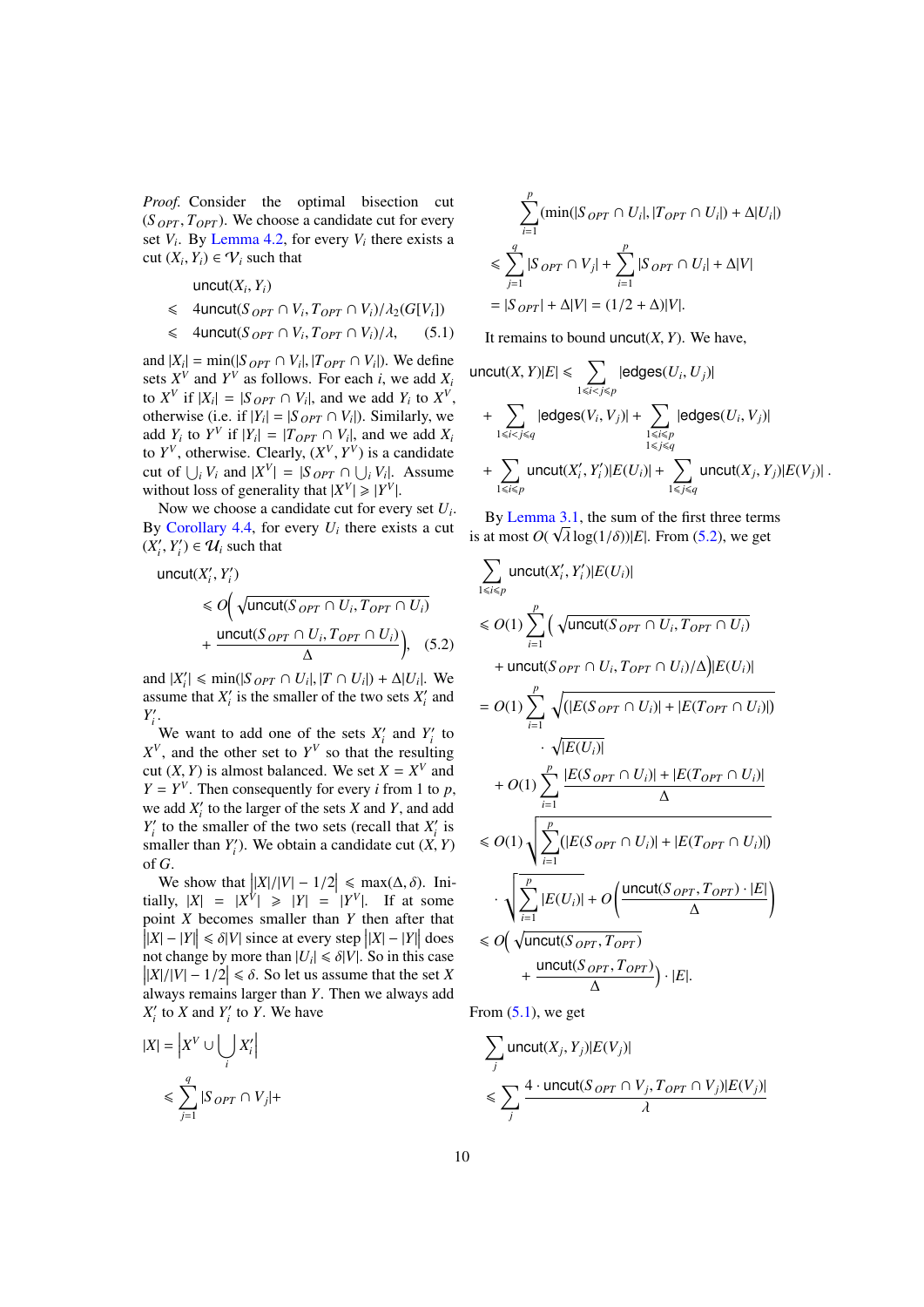$$
\leqslant \frac{4 \cdot \text{uncut}(S_{\text{OPT}}, T_{\text{OPT}})}{\lambda} \cdot |E| \, .
$$

## <span id="page-10-0"></span>6 The bisection algorithm – proof of [Theorem 1.2](#page-2-3)

 $\Box$ 

First, we run the preprocessing step described in [Section 3.1.](#page-5-2) Then we use the algorithm from **Lemma** 3.1 with  $\lambda = \varepsilon_{OPT}^{2/3}$  and  $\delta = \varepsilon_{OPT}$  to find a partition of *V* into sets *II*. *II V*. *V* We partition of *V* into sets  $\overline{U_1}, \ldots, \overline{U_p}, V_1, \ldots, V_q$ . We partition of v into sets  $U_1, \ldots, U_p, V_1, \ldots, V_q$ , we<br>apply [Corollary 4.4](#page-8-0) with  $\Delta = \sqrt{\varepsilon_{OPT}}$  to all sets  $U_i$ ,<br>and obtain a list *IL*, of candidate cuts for each set and obtain a list  $\mathcal{U}_i$  of candidate cuts for each set  $U_i$ . Then we apply [Lemma 4.2](#page-7-0) and obtain a list  $V_j$ of candidate cuts for each set  $V_j$ . Finally, we find the optimal combination of candidate cuts using [Lemma 5.1.](#page-8-1) Denote it by (*X*, *<sup>Y</sup>*). By [Lemma 5.2,](#page-8-3) we get that  $\text{uncut}(X, Y)$  is at most

$$
O\left(\sqrt{\lambda}\log(1/\delta) + \sqrt{\varepsilon_{OPT}} + \frac{\varepsilon_{OPT}}{\lambda} + \frac{\varepsilon_{OPT}}{\Delta}\right)
$$
  
\$\leq O(\sqrt[3]{\varepsilon\_{OPT}}\log(1/\varepsilon\_{OPT}))\$,

and

$$
\left|\frac{|X|}{|V|} - \frac{1}{2}\right| \le \max(\Delta, \delta) = O(\sqrt{\varepsilon_{OPT}}).
$$

By moving at most  $O(\sqrt{\epsilon_{OPT}})|V|$  vertices of the smallest degree from the larger size of the cut to smallest degree from the larger size of the cut to smaller part of the cut, we obtain a balanced cut. By doing so, we increase the number of uncut edges by at most  $O(\sqrt{\epsilon_{OPT}}|E|)$ . The obtained bisection<br>cut cuts a  $1 - O(\sqrt{\epsilon_{OPT}} \log(1/\epsilon_{OPT}))$  fraction of all  $\cot \alpha$  cuts a  $1 - O(\sqrt[3]{\epsilon_{OPT}} \log(1/\epsilon_{OPT}))$  fraction of all<br>edges edges.

It is easy to see that a slight modification of the algorithm leads to the following extension of [Theo](#page-2-3)[rem 1.2.](#page-2-3)

Theorem 6.1. *There is a randomized polynomial time algorithm that given an edge-weighted graph G* with a β-biased cut of value  $(1 – ε)$  *finds a β-*<br>biased cut of value  $(1 – Ο(3π) = θ(1 ε) + 3π(11 – θ(11) = θ(11 – θ(11) = θ(11 – θ(11)) = θ(11 – θ(11) = θ(11 – θ(11)) = θ(11 – θ(11) = θ(11 – θ(11) = θ(11 – θ(11) = θ(11 – θ(11) = θ(11 – θ($ *biased cut of value* (1 − *0*( $\sqrt[3]{\varepsilon} \log(1/\varepsilon) + \sqrt{\varepsilon}/(1 - \beta)$ )) β)))*.*

*Proof.* We use the algorithm above, while changing DP algorithm used by [Lemma 5.1](#page-8-1) to find the best combination with bias  $\beta \pm t$  (where  $t = O(\sqrt{\varepsilon})$ ). We modify the proof of Lemma 5.2 to show that there modify the proof of Lemma  $\frac{5.2}{\sqrt{2}}$  $\frac{5.2}{\sqrt{2}}$  $\frac{5.2}{\sqrt{2}}$  to show that there exists a  $\beta \pm t$  cut of value  $1 - O(\sqrt{\varepsilon})$ . As previously,<br>we first find sets  $X = Y^V$  and  $Y = Y^V$  with  $|Y^V| >$ we first find sets  $X = X^V$  and  $Y = Y^V$  with  $|X^V| \ge 0$  $|Y^V|$ . Now, however, if  $|X| - |Y| > \beta |V|$  then we add

 $X_i'$  to *X* and  $Y_i'$  and *Y*; otherwise, we add  $X_i'$  to *Y* and  $Y_i'$  and *X*. We argue again that if at some point the difference  $||X| - |Y||$  becomes less than  $O(\sqrt{\varepsilon}|V|)$ ,<br>then efter that  $||Y|| - |V|| = O(\sqrt{\varepsilon}|V|)$ , and therefore then after that  $||X| - |Y|| = O(\sqrt{\varepsilon}|V|)$ , and therefore, we find a cut with bias  $\beta + O(\sqrt{\varepsilon})$ . Otherwise, there are two possible cases: either we always have there are two possible cases: either we always have  $|X| - |Y| > \beta |V|$ , and then we always add  $X'_i$  to  $X$ <br>and  $Y'$  to  $Y$  or we always have  $|Y| - |V| > \beta |V|$ and *Y*<sup>'</sup><sub>*i*</sub> to *Y*, or we always have  $|X| - |Y| > \beta |V|$ , and then we always add *Y*<sup>'</sup> to *Y* and *Y*<sup>'</sup> to *Y*. Note and then we always add  $X_i'$  to *Y* and  $Y_i'$  to *X*. Note, however, that in both cases  $\left| |X| - |Y| - \beta |V| \right|$  decreases  $|S \cap Y'_{i}| - |X'_{i}| \geq |S \cap PT \cap U_{i}| - |TopT \cap U_{i}| - 2\Delta |U_{i}|$ after each iteration. Thus after all iterations, the value of  $||X| - |Y| - \beta |V||$  decreases by at least

$$
\sum_{i=1}^{p} \left| |S_{OPT} \cap U_i| - |T_{OPT} \cap U_i| \right| - 2\Delta |U_i|
$$
  
\n
$$
\geq \left| |S_{OPT} \cap \bigcup_i U_i| - |T_{OPT} \cap \bigcup_i U_i| \right|
$$
  
\n
$$
- 2\Delta \Big| \bigcup_i U_i \Big|.
$$

Taking into the account that  $|X^V| - |Y^V| = |S_{OPT}|$  $\bigcup_i V_i$  –  $|T_{OPT} \cap \bigcup_i V_i|$ , we get the following bound for the bias of the final combination cut  $(X, Y)$ ,

$$
\begin{aligned}\n & \left| |X| - |Y| - \beta |V| \right| \\
 &\le \left| |S_{OPT} \cap \bigcup_i V_i| - |T_{OPT} \cap \bigcup_i V_i| - \beta |V| \right| \\
 &- \left| |S_{OPT} \cap \bigcup_i U_i| + |T_{OPT} \cap \bigcup_i U_i| \right| + 2\Delta \left| \bigcup_i U_i \right| \\
 &\le \left| |S_{OPT}| - |T_{OPT}| - \beta |V| \right| + 2\Delta |V| = 2\Delta |V|. \n\end{aligned}
$$

We get the exact  $\beta$ -biased cut by moving at most  $(\sqrt{\epsilon})|V|$  vertices of the smallest degree from the  $O(\sqrt{\varepsilon})|V|$  vertices of the smallest degree from the larger size of the cut to smaller part of the cut By larger size of the cut to smaller part of the cut. By doing so, we lose at most  $O(\sqrt{\varepsilon})|E|/(1 - \beta)$  cut<br>edges. Therefore the theorem follows edges. Therefore the theorem follows.

# <span id="page-10-1"></span>7 Improving the performance when small (constant) imbalance is tolerated

In this section we prove [Theorem 1.3.](#page-2-2) By applying the sparsification procedure described in Section [3.1,](#page-5-2) we may assume that the graph *G* is unweighted.

We begin by describing a difference graph decomposition procedure that will be used to prove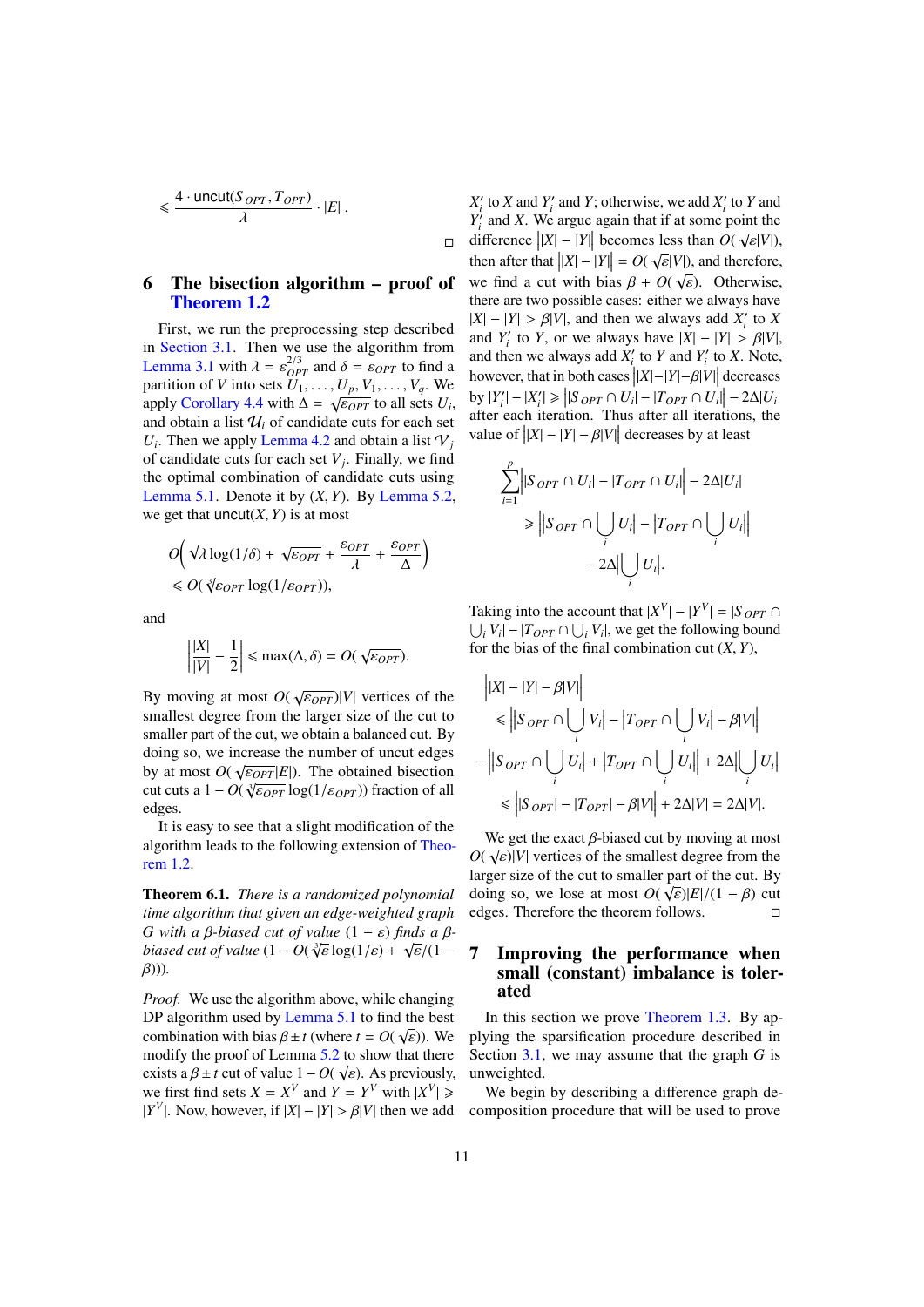[Theorem 1.3.](#page-2-2) This will ensure a slightly different Semidefinite program  $SDP^{(\alpha)}(G)$ : expansion property for the expanding parts, which we define first.

#### 7.1  $(\alpha, \gamma)$ -expansion

For a subset  $W \subseteq V$ , we denote by  $\mu(W) = \frac{|W|}{|V|}$ the *measure* of *W*. Note that this measure is with respect to the uniform distribution and *not* the stationary distribution on vertices (which is used by definition of vol *W*).

Definition 7.1. *Let* <sup>0</sup> < α, γ < <sup>1</sup>*. A graph*  $G = (V, E)$  *is said to be an*  $(\alpha, \gamma)$ *-expander if for*  $\frac{|\mathcal{S}|}{|\mathcal{V}|} \leq 1/2$ *, one has*<br>|addnes(S,  $V \setminus S$ )| >  $\chi_1$ ,  $|F|$  $|$ edges $(S, V \setminus S)| \ge \gamma \cdot |E|$ *.* 

*An induced subgraph G*[*W*] *of is said to be an*  $(\alpha, \gamma)$ -expander (relative to *G*) if for every  $S \subset W$ <br>with measure  $\alpha \leq \frac{|S|}{\gamma} \leq 1/2$ , one has lodones  $S \subset W$ *with measure*  $\alpha \leq \frac{|S|}{|W|} \leq 1/2$ , *one has*  $|\text{edges}(S, W) \leq \alpha \cdot \mu(W)|E|$  $|S| \geq \gamma \cdot \mu(W) |E|.$ 

Similar to spectral expanders, we can also argue that if a graph is an  $(\alpha, \gamma)$ -expander, then any two large cuts in the graph must differ in very few vertices. This is the analog of [Lemma 4.1](#page-6-0) with the difference being that we measure distance between cuts with respect to the uniform measure instead of the stationary distribution.

<span id="page-11-3"></span>**Lemma 7.2.** *Let*  $G = (V, E)$  *be an*  $(\alpha, \gamma)$ *-expander. For*  $\zeta < \gamma/2$ , let  $(A, \overline{A})$  *and*  $(B, \overline{B})$  *are two cuts in* G *such that at least a fraction* (1 <sup>−</sup> ζ) *of the edges of G cross each of them. Then*

 $\min{\{\mu(A \cap \overline{B}) + \mu(\overline{A} \cap B), \mu(A \cap B) + \mu(\overline{A} \cap \overline{B})\}}$ 

*Proof.* Assume for definiteness that  $|A \cap \overline{B}| + |\overline{A} \cap \overline{B}|$ *B*| ≤ |*A* ∩ *B*| + | $\overline{A}$  ∩  $\overline{B}$ |. Let *X* = (*A* ∩  $\overline{B}$ ) ∪ ( $\overline{A}$  ∩ *B*); we have  $\mu(A \cap \overline{B}) + \mu(\overline{A} \cap B) = \mu(X) \leq 1/2$ . Any edge leaving *X* must fail to be in at least one of the two cuts  $(A,\overline{A})$  and  $(B,\overline{B})$ . Thus  $|$ edges $(X,\overline{X})| \le$  $2\zeta|E| < \gamma|E|$ . Since *G* is an  $(\alpha, \gamma)$ -expander, this implies  $\mu(X) < \alpha$ implies  $\mu(X) < \alpha$ .

Now we prove a similar partition lemma as [Lemma 3.1,](#page-5-0) but partition the graph into  $(\alpha, \gamma)$ expanders and small parts.

#### 7.2 SDP relaxation for  $(\alpha, \gamma)$ -expansion

Consider the following SDP for a graph  $G =$  $(V, E)$  (we identify  $V = \{1, 2, \ldots, n\}$ ), parametrized by  $\alpha$ . The SDP is the standard one for the  $\alpha$ balanced separator problem. (Below  $||x||$  denotes the  $\ell_2$ -norm of a vector *x*.)

Minimize 
$$
\frac{1}{4|E|} \sum_{e=(i,j)\in E} ||v_i - v_j||^2
$$
  
subject to

<span id="page-11-5"></span>
$$
||v_i|| = 1 \text{ for } i = 1, 2, ..., n
$$
  
\n
$$
\mathbb{E}[||v_i - v_j||^2] \ge 8\alpha(1 - \alpha). \qquad (7.1)
$$

<span id="page-11-2"></span>**Lemma 7.3.** *If G is* not *an*  $(\alpha, \gamma)$ -expander, then *the above SDP has a feasible solution of cost less than* γ*.*

*Proof.* Suppose  $S \subset V$  is a subset of density  $\mu(S) \in [\alpha, 1/2]$  such that  $|edges(S, S)| < \gamma \cdot |E|$ . Taking  $v_i = 1$  for  $i \in S$  and  $v_i = -1$  for  $i \in \overline{S}$ gives a feasible solution to  $SDP^{(\alpha)}(G)$  of value  $|$ edges $(S, \overline{S})|/|E| < \gamma$ .

We now show that a good SDP solution can be rounded into a sparse, somewhat balanced cut  $(S, \overline{S})$ via random hyperplane rounding. The method is standard, but the subtlety lies in the fact that the measure we use for the size of *S* is not related to the edge weights or degrees but just the number of vertices in *S* . The proof is deferred to [Appendix A.](#page-15-1)

<span id="page-11-1"></span>**Lemma 7.4.** *Let*  $\alpha \leq 1/2$ *. There is a polynomial time randomized algorithm that given a solution to the above SDP with objective value* γ*, finds a set*  $S \subset V$  *with*  $\alpha/2 \leq \mu(S) \leq 1/2$  *satisfying*  $|\text{edges}(S, \overline{S})| < \frac{6\sqrt{\gamma}}{\alpha} |E|$  *with probability at least* 0.9 0.9*.*

*In particular, G is not an*  $(\alpha/2, 6\sqrt{\gamma}/\alpha)$ *-expander if the*<br>SDP has a solution with value at most  $\alpha$ *SDP has a solution with value at most* γ*.*

#### <span id="page-11-4"></span>7.3 The partition lemma for  $(\alpha, \gamma)$ expanders

We now present the partition algorithm that given an arbitrary graph  $G = (V, E)$ , partitions the graph into induced subgraphs each of which is either an  $(\alpha, \gamma)$ -expander or is of small measure (at most  $\eta$ ), while cutting a small fraction of the edges. Formally, we prove the following.

<span id="page-11-0"></span>Lemma 7.5. *For any choice of parameters* <sup>0</sup> < α, γ, η < <sup>1</sup>*, there is a polynomial time algorithm that on input a graph*  $G = (V, E)$ *, outputs a partition V* =  $V_1 \cup V_2 \cup \cdots \cup V_r$  *such that for i,* 1 ≤ *i* ≤ *r, either*  $\mu(V_i) \leq \eta$  *or the induced subgraph*  $G[V_i]$  *is an* (α, γ)*-expander, and the number of edges crossing*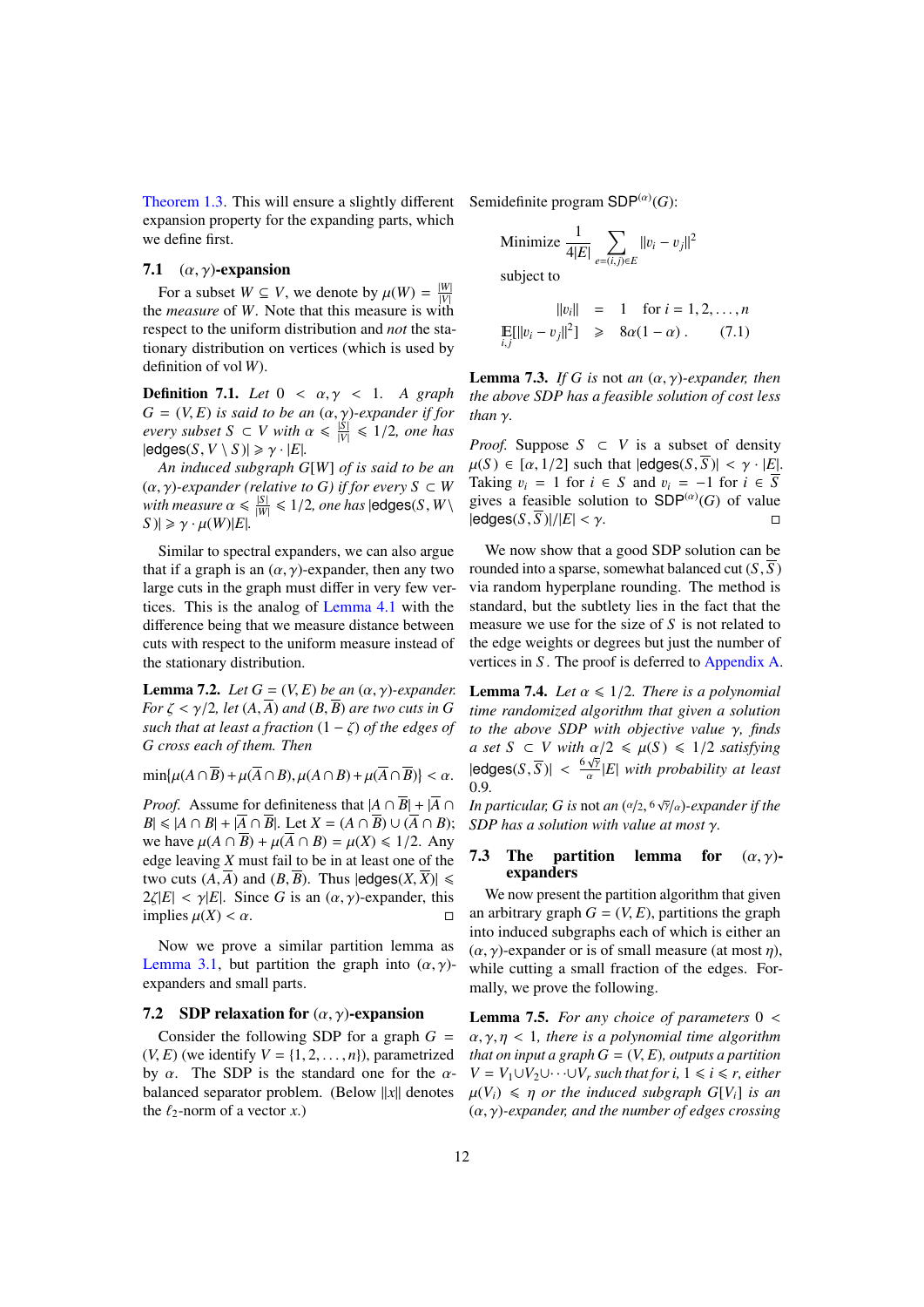*between different parts*  $V_i$  *and*  $V_j$  *for*  $i \neq j$  *is at* is higher. This is because in a sparse component *most*  $O\left(\frac{\sqrt{\gamma}}{\alpha^2} \log(1/\eta)\right) |E|$ .

*Proof.* Let  $n = |V|$ . The idea is to recursively decompose the graph using the method of [Lemma 7.4](#page-11-1) till each part either has at most η*<sup>n</sup>* vertices, or is an  $(\alpha, \gamma)$ -expander as certified by the optimum SDP objective value being larger than  $\gamma$ . For a subset *T* ⊆ *V*, define the subroutine Decompose( $G[T]$ ) on the subgraph induced by *T* as follows:

- 1. If  $|T| \leq \eta n$ , return *T*. (In this case, the subgraph is already small enough.)
- 2. Compute the optimum value of the semidefinite program  $SDP<sup>(\alpha)</sup>(G[T])$ . If this value is at least

$$
\gamma_T \stackrel{\text{def}}{=} \frac{\gamma \cdot \mu(T)|E|}{|E(T)|} \; ,
$$

where  $E(T)$  denotes the set of edges in the induced subgraph *G*[*T*], return *T*.

(In this case, the induced subgraph *G*[*T*] is already an  $(\alpha, \gamma)$ -expander by [Lemma 7.3.](#page-11-2))

3. Otherwise, run the algorithm of [Lemma 7.4](#page-11-1) (with input an SDP solution of value less than  $\gamma_T$ ) to find a partition  $T = T_1 \cup T_2$  with

<span id="page-12-0"></span>
$$
\max{\mu(T_1), \mu(T_2)}
$$
  
\$\le (1 - \alpha/2)\mu(T) \le e^{-\alpha/2}\mu(T) \quad (7.2)\$

and

<span id="page-12-1"></span>
$$
|\text{edges}(T_1, T_2)| \le 6 \frac{\sqrt{\gamma_T}}{\alpha} |E(T)|
$$

$$
= \frac{6\sqrt{\gamma \cdot |E|}}{\alpha} \cdot \sqrt{\mu(T)|E(T)|} . (7.3)
$$

Now recursively call Decompose( $G[T_1]$ ) and Decompose( $G[T_2]$ ) on the subgraphs induced by  $T_1$  and  $T_2$ , and return the union of the parts so produced.

Remark 7.6. For our application, it is crucial that the decomposition returns components that are all either small or *rigid* in the sense that any two good cuts are close to each other. A key idea in the above decomposition procedure is that the threshold for expansion  $\gamma_T$  is not fixed to be a constant, but varies with the graph  $G[T]$ . In particular, if the graph  $G[T]$ is sparser than *G*, then the threshold for expansion

*G*[*T*], two cuts could differ in a large fraction of vertices yet yield roughly the same value. Hence, the threshold for expansion  $\gamma_T$  beyond which  $G[T]$ is not further decomposed is higher for a sparse component *G*[*T*].

The partition claimed in the lemma is obtained by running  $Decompose(G)$ . The algorithm clearly terminates (by virtue of  $(7.2)$  and the fact that we stop when the parts have at most η*<sup>n</sup>* vertices). Clearly each part in the final decomposition is either an  $(\alpha, \gamma)$ -expander or has at most  $\eta n$  vertices. It only remains to establish the bound on the number of edges cut. By [\(7.3\),](#page-12-1) the total number of edges cut by all the recursive calls at a particular depth *j* is

$$
\frac{6\,\sqrt{\gamma\cdot |E|}}{\alpha}\sum_{i=1}^{r_j}\,\sqrt{\mu(T_i)|E(T_i)|}
$$

where  $G[T_i]$ ,  $i = 1, 2, ..., r_j$  are the disjoint induced subgraphs occurring in the decomposition tree at depth *j*. By Cauchy-Schwartz and the fact that  $\sum_{i=1}^{r_j} |E(T_i)| \leq |E|$ , the above quantity is at  $\frac{\Delta_i}{\Delta}$  most  $\frac{6\nu}{\alpha}$  $\frac{\gamma}{\cdot}$  · |*E*|. Since the maximum depth of recursive calls is at most  $O(\log(1/\eta)/\alpha)$  by [\(7.2\),](#page-12-0) the total number of edges cut over all levels is at most total number of edges cut over all levels is at most √  $O(\log(1/\eta)/\alpha) \cdot \frac{6\sqrt{\gamma}}{\alpha} \cdot |E|$ .

#### 7.4 The algorithm

First, we run the preprocessing step described in [Section 3.1.](#page-5-2) Then we use the algorithm from [Lemma 7.5](#page-11-0) to find a partition of *V* into sets  $V_1, \ldots, V_a$ .

In [Section 7.5,](#page-13-0) we prove the following lemma, where  $(\alpha, \gamma)$ -SDP-expander is defined by [Defini](#page-13-1)[tion 7.10.](#page-13-1) Notice that by construction, the  $(\alpha, \gamma)$ -expanders produced by [Lemma 7.5](#page-11-0) are  $(\alpha, \gamma)$ -SDPexpanders.

<span id="page-12-2"></span>Lemma 7.7. *Suppose G is the vertex-disjoint union*  $of$  *G*[ $V_1$ ], ..., *G*[ $V_r$ ] *for a partition*  $V_1, \ldots, V_r$  *of*  $V$ *(i.e.,*  $G$  *does not contain edges joining*  $V_i$  *and*  $V_j$ *for*  $i \neq j$ *). Furthermore, suppose that for every*  $k \in [r]$ ,  $\mu(V_k) \geq \eta$  *and the induced subgraph*  $G[V_k]$ *is an* (α, γ)*-SDP-expander (relative to G). If there exists a* β*-biased bisection of <sup>G</sup> that cuts* <sup>1</sup> <sup>−</sup> ε *of the edges, we can compute*  $x \in \{\pm 1\}^n$  *such that* 

$$
\left|\mathop{\mathbb{E}}_{i} x_{i} - \beta\right| \leq O(\sqrt{\alpha} + (\varepsilon/\gamma)^{1/5}),\qquad(7.4)
$$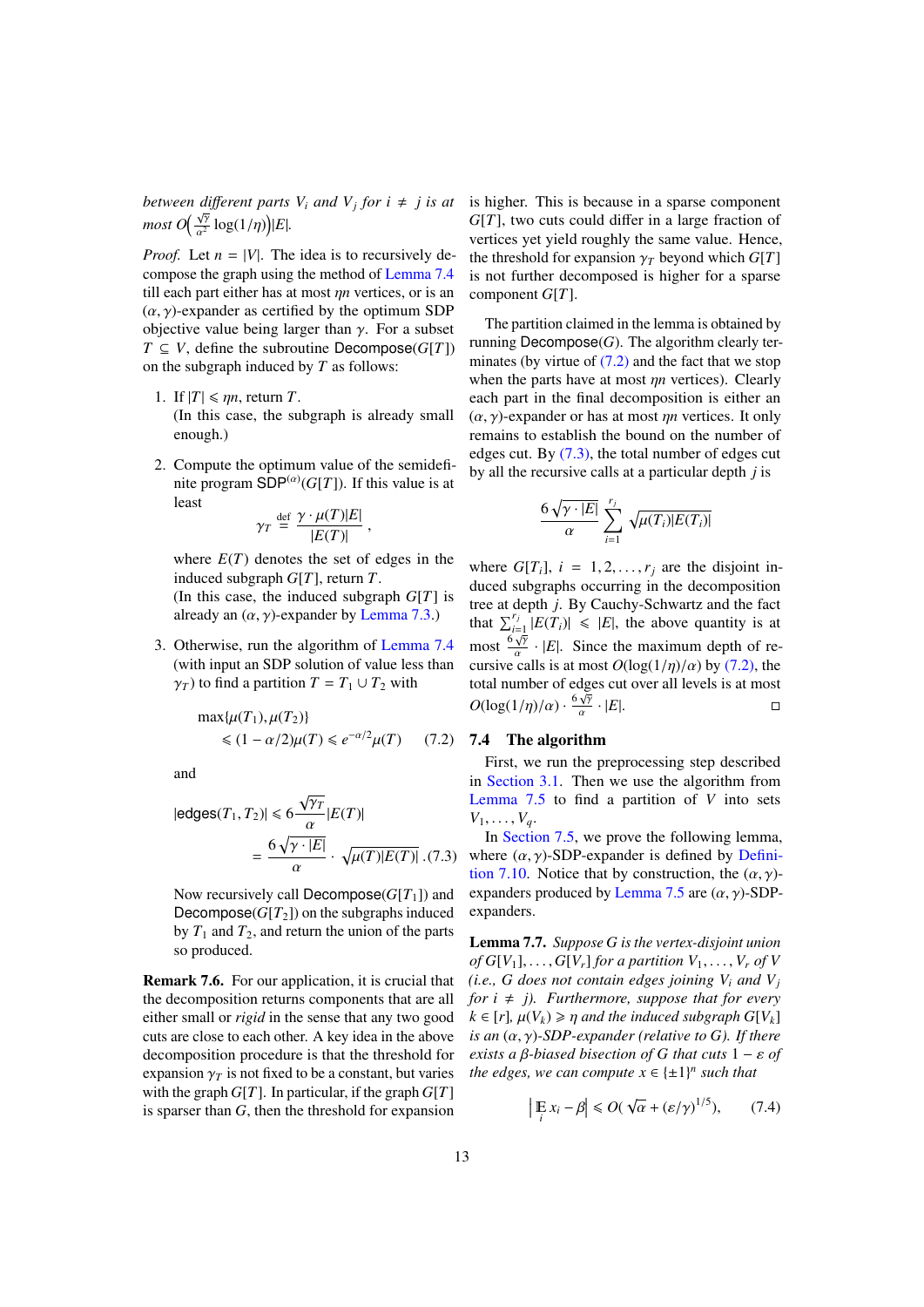$$
\mathbb{E}_{(i,j)\in E} \frac{1}{4}(x_i - x_j)^2 \ge 1 - O(\sqrt{\varepsilon}).
$$
 (7.5)

*The running time is polynomial in n and exponential in r (which is bounded by*  $1/\eta$ ).

Let *W* be the union of expanders, and  $U_1, \ldots, U_p$ be the small sets. We enumerate all possible  $\beta$ , and use [Lemma 7.7](#page-12-2) to find a list of candidate cuts W for *G*[*W*] with parameter  $β$ . We use [Corollary 4.4](#page-8-0) to find candidate cuts  $\mathcal{U}_i$  for each  $G[U_i]$ .

We use [Lemma 5.1](#page-8-1) to find the best combination of the candidate cuts, with parameter  $t = c\delta$  for some constant *c*. Thus, we only need to prove the following lemma.

**Lemma 7.8.** Let W and  $\mathcal{U}_i$  be families of candi*date cuts we get by the procedure above. Then there exists a composition cut*  $(X, Y)$  *such that*<br>  $\rightarrow$  uncut $(X, Y) \leq O(\sqrt{y} \log(1))$ 

$$
- \text{uncut}(X, Y) \leq O\left(\sqrt{\gamma} \log(1/\eta)/\alpha^2 + \sqrt{\text{uncut}(S_{OPT}, T_{OPT})} + \frac{\text{uncut}(S_{OPT}, T_{OPT})}{\Delta}\right)
$$
  
\nand  
\n
$$
- \left|\frac{|X|}{|V|} - \frac{1}{2}\right| \leq O\left(\sqrt{\alpha} + \sqrt{\text{uncut}(S_{OPT}, T_{OPT})} + \frac{\text{uncut}(S_{OPT}, T_{OPT})}{\Delta}\right)
$$

γ *where* (*<sup>S</sup> OPT* , *<sup>T</sup>OPT* ) *is the optimal bisection of G.*

*Proof.* The proof goes along the lines of the proof for [Lemma 5.2.](#page-8-3) Instead of choosing candidate cuts in  $V_i$ , we need to choose a cut in  $W$  — we just choose the one generated from  $\beta^*$ , which is the bias<br>of optimal solution in  $G[W]$ of optimal solution in *G*[*W*].

Fix  $\alpha = \delta^2$ ,  $\gamma = \varepsilon_{OPT}/\delta^5$ ,  $\eta = \delta^2$  and  $\delta = \varepsilon_{OPT}$ , we prove the following theorem.

<span id="page-13-2"></span>Theorem 7.9. *There is a randomized polynomial time algorithm that for any constant* δ > <sup>0</sup> *given an edge-weighted graph G with a* Max Bisection *of value* (1 − *ε*) *finds a cut* (*A, B) of value at least*  $1 - O(\sqrt{\epsilon})$  *satisfying*  $|A|/|V| - 1/2| < O(\delta)$  $1 - O(\sqrt{\varepsilon})$  *satisfying*  $||A|/|V| - 1/2$  ≤  $O(\delta)$ *.* 

It is easy to generalize [Theorem 7.9](#page-13-2) to its  $\beta$ biased cut version, which is [Theorem 1.3.](#page-2-2)

#### <span id="page-13-0"></span>7.5 Improved Approximation with SDPbased Expansion

In this section, we prove [Lemma 7.7](#page-12-2) by showing how to approximate optimal solution's behavior on expanders when the graph is partitioned by [Lemma 7.5.](#page-11-0) The rough idea is to use [Lemma 7.2](#page-11-3) to argue that finding max-cuts on the expanders is

a good approximation. But in order to get better performance, we need to do some more work.

Observe that the decomposition procedure in [Section 7.3](#page-11-4) has a stronger guarantee than stated [Lemma 7.5.](#page-11-0) Specifically, each of the components produced by the decomposition is an  $(\alpha, \gamma)$ expander as certified by the SDP, which is a stricter requirement.

To make this formal, define an  $(\alpha, \gamma)$ -SDP expander as follows:

<span id="page-13-1"></span>**Definition 7.10.** *For vertex set*  $A \subseteq V$ *, we say the induced subgraph <sup>G</sup>*[*A*] *is a* (α, γ)-SDP-expander *(relative to G) if the optimal value of the relaxation*  $SDP^{(\alpha)}(G[A])$  *is at least*  $\gamma \cdot \mu(W) \cdot |E|/|E(A)|$ *. In*<br>other words, every embedding  $\mu$ ,  $\mu \in \mathbb{R}^n$  with *other words, every embedding*  $u_1, \ldots, u_n \in \mathbb{R}^n$  *with*  $\mathbb{E}_{i,j\in A}||u_i - u_j||^2 \geq 8\alpha(1-\alpha)$  *satisfies* 

$$
\sum_{e=(i,j)\in E(A)} ||u_i - u_j||^2 \ge 4\gamma \cdot \mu(A) \cdot |E|.
$$

Since the semidefinite program  $SDP<sup>(\alpha)</sup>$  is a relaxation,  $(\alpha, \gamma)$ -SDP-expansion implies  $(\alpha, \gamma)$ expansion. In other words  $(\alpha, \gamma)$ -SDP expansion is a strictly stronger notion than just  $(\alpha, \gamma)$ -expansion.

Suppose  $V_1, \ldots, V_r$  is the partition computed by<br>edecomposition procedure in Section 7.3. Then the decomposition procedure in [Section 7.3.](#page-11-4) Then, the subgraphs  $G[V_i]$  with  $\mu(V_i) > \eta$  are, in fact, guaranteed to be  $(\alpha, \gamma)$ -SDP-expanders (instead of  $(\alpha, \gamma)$ -expanders).

Now present an algorithm that exploits this property of the decomposition, and therefore prove [Lemma 7.7.](#page-12-2)

[Lemma 7.7.](#page-12-2) (restated) *Suppose G is the vertexdisjoint union of*  $G[V_1], \ldots, G[V_r]$  *for a partition*  $V_1, \ldots, V_r$  *of V* (*i.e., G does not contain edges joining*  $V_i$  *and*  $V_j$  *for*  $i \neq j$ *). Furthermore, suppose that for every*  $k \in [r]$ ,  $\mu(V_k) \geq \eta$  *and the induced subgraph <sup>G</sup>*[*Vk*] *is an* (α, γ)*-SDP-expander (relative to G). If there exists a* β*-biased bisection of <sup>G</sup> that cuts*  $1 - \varepsilon$  *of the edges, we can compute*  $x \in \{\pm 1\}^n$ *such that*

$$
\left| \mathop{\mathbb{E}}_{i} x_{i} - \beta \right| \le O(\sqrt{\alpha} + (\varepsilon/\gamma)^{1/5}),
$$
  

$$
\mathop{\mathbb{E}}_{(i,j)\in E} \frac{1}{4}(x_{i} - x_{j})^{2} \ge 1 - O(\sqrt{\varepsilon}).
$$

*The running time is polynomial in n and exponential in r (which is bounded by* <sup>1</sup>/η*).*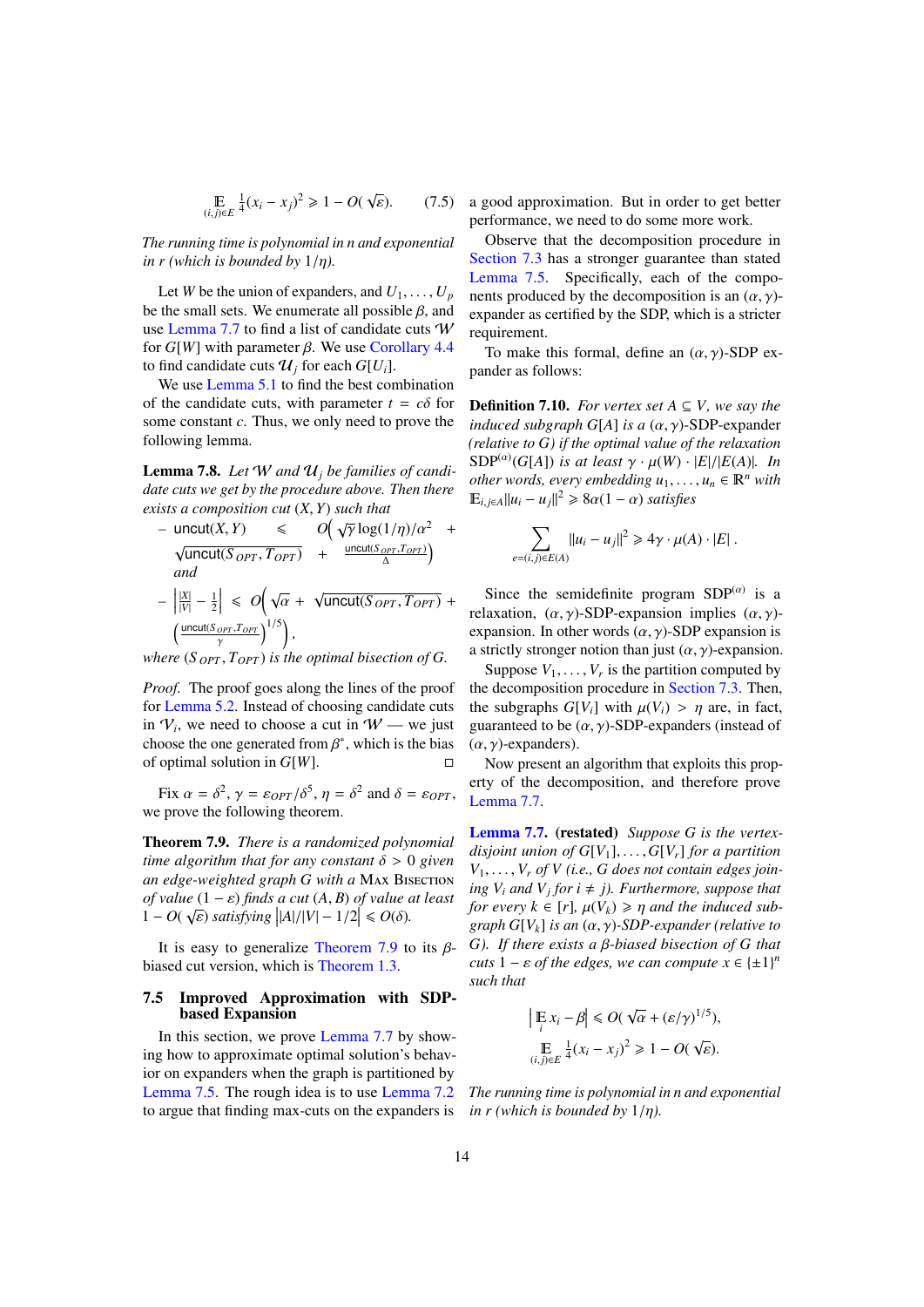*Proof.* Let *x'* be a  $\beta$ -biased bisection of *G* that cuts  $1 - \varepsilon$  of the edges. Suppose *x'* has bias  $\beta$ , in part *V*<sub>c</sub> 1−ε of the edges. Suppose *x'* has bias  $\beta_k$  in part  $V_k$ ,<br>so that  $\mathbb{F}_{\{x:Y\}}$   $x' = \beta_k$  and therefore  $\mathbb{F}_{\{x:Y\}}$   $(x'-x')^2$  – so that  $\mathbb{E}_{i \in V_k} x_i' = \beta_k$  and therefore  $\mathbb{E}_{i,j \in V_k} (x_i' - x_j')^2 =$ <br>2(1,  $\beta \ge 1 - 2(1 - \beta^2)$  $2(1 - \beta_k)(1 + \beta_k) = 2(1 - \beta_k^2)$ .<br>Since there are only r part

Since there are only *r* parts, we can enumerate all choices for  $\beta_1, \ldots, \beta_r$  in time polynomial in *n*<br>and exponential in *r*. Hence, we can assume that and exponential in *r*. Hence, we can assume that the biases  $\beta_1, \ldots, \beta_r$  are known to the algorithm. Let  $v_1, \ldots, v_n$  be a feasible solution to the following semidefinite program.

$$
\sum_{e=(i,j)\in E} \frac{1}{4} ||v_i - v_j||^2 \ge (1 - \varepsilon)|E| \qquad (7.6)
$$

$$
\mathbb{E}_{i,j \in V_k} ||v_i - v_j||^2 = 2(1 - \beta_k^2). \tag{7.7}
$$

Note that the semidefinite program is feasible since the integral cut  $x'$  yields a solution. Furthermore, given the values of  $\beta_1, \ldots, \beta_r$  a feasible solution to the SDP can be found efficiently. We will show that the expansion properties of the graphs  $G[V_1], \ldots, G[V_r]$  imply that the embedding  $v_1, \ldots, v_n$  form essentially an *integral solution*. Recall that in the intended integral solution to the semidefinite program, all vertices are assigned either +1 or −1, and hence are clustered in two antipodal directions. We will argue that for most parts *G*[*Vi*], nearly all of its corresponding vectors are clustered along two anti-podal directions.

Consider the vectors  $u_1, \ldots, u_n$  defined as  $u_i$  = best choice for  $t$  later). We can upper bound the  $\mathcal{E}_i^{\otimes t}$ , where *t* is the even integer (we determine the average length of an edge of *G* in the embedding  $u_1, \ldots, u_n$  as follows

$$
\mathop{\mathbb{E}}_{(i,j)\in E} \tfrac{1}{4} ||u_i - u_j||^2 \le O(t\varepsilon).
$$

We say a part  $V_k$  is *good* if  $\mathbb{E}_{i,j \in V_k} ||u_i - u_j||^2 \le$ <br>2.6(1, c) Otherwise we say that *V* is had Let  $8\alpha(1-\alpha)$ . Otherwise, we say that  $V_k$  is *bad*. Let *Vbad* be the union of the bad parts. Consider a bad part  $V_k \subseteq V_{bad}$  (i.e.,  $\mathbb{E}_{i,j \in V_k} ||u_i - u_j||^2 > 8\alpha(1 - \alpha)$ ).<br>Since  $G[V_k]$  is an  $(\alpha, \alpha)$ -SDP-expander, it holds that Since  $G[V_k]$  is an  $(\alpha, \gamma)$ -SDP-expander, it holds that  $\sum_{e=(i,j)\in E(A)} \frac{1}{4} ||u_i - u_j||^2 \ge \gamma \mu(V_k) |E|$ . Therefore, we can lower bound the average length of an edge of can lower bound the average length of an edge of *G* in the embedding  $u_1, \ldots, u_n$  in terms of  $\mu(V_{bad})$ ,

$$
\mathop{\mathbb{E}}_{(i,j)\in E} \frac{1}{4} ||u_i - u_j||^2 \geq \gamma \mu(V_{bad}).
$$

It follows that  $\mu(V_{bad}) \le O(t\varepsilon/\gamma)$  (which means that the vertices in *Vbad* have negligible influence on the bias of a bisection).

Now we will show that for every *good* part  $V_k \subseteq$  $V \setminus V_{bad}$ , the vectors are somewhat integral in that they are all clustered around two antipodal points. Consider a good part  $V_k \subseteq V \setminus V_{bad}$ . The vectors associated with  $V_k$  are close to each other on average, i.e.,  $\mathbb{E}_{i,j \in V_k} ||u_i - u_j||^2 \le 8\alpha(1 - \alpha)$ . Since  $u_i = v_i^{\otimes t}$ , if the vectors  $u_i$  are correlated then the original vectors the vectors  $u_i$  are correlated, then the original vectors <sup>v</sup>*<sup>i</sup>* are highly correlated (or anti-correlated) on average. Formally, suppose two vertices  $i, j \in V_k$ satisfy  $|\langle v_i, v_j \rangle| \leq 1 - \delta$ , where we choose  $\delta = 1/t$ .<br>Then  $\langle u, u_j \rangle \leq (1 - \delta)^t \leq e^{-t\delta} - 1/e$  which means Then,  $\langle u_i, u_j \rangle \leq (1 - \delta)^t \leq e^{-t\delta} = 1/e$ , which means<br> $||u_i - u_i||^2 > O(1)$  Since  $\mathbb{F}_{i \to \infty} ||u_i - u_i||^2 \leq 8\alpha(1 - \alpha)$  $||u_i - u_j||^2 \ge \Omega(1)$ . Since  $\mathbb{E}_{i,j \in V_k} ||u_i - u_j||^2 \le 8\alpha(1-\alpha)$ , it follows that it follows that

<span id="page-14-1"></span>
$$
\mathbb{P}_{i,j\in V_k}\left\{|\langle v_i, v_j\rangle| \leq 1-\delta\right\} \leq O(\alpha). \tag{7.8}
$$

In other words, within a good component  $G[V_k]$ , at most  $\alpha$ -fraction of the pairs of vectors  $v_i$ ,  $v_j$  are less than  $1 - \delta$  correlated than  $1 - \delta$  correlated.

The improved bound on the bias stems from the fact that the Goemans-Williamson rounding procedure has a better balance guarantee on nearintegral solution. Specifically, consider the following simple rounding procedure: Let  $q$  be an independent standard Gaussian vector in  $\mathbb{R}^n$ . For *i* ∈ *V*, define  $x_i$  as the sign of  $\langle g, v_i \rangle$ . The Goemans–<br>Williamson analysis shows that *x* cuts  $1 - Q(\sqrt{s})$  of Williamson analysis shows that *x* cuts  $1 - O(\sqrt{\varepsilon})$  of<br>the edges in expectation. Another (related) property the edges in expectation. Another (related) property of this rounding is that for any two vertices *<sup>i</sup>*, *<sup>j</sup>* with  $|\langle v_i, v_j \rangle| \geq 1 - \delta,$ 

<span id="page-14-0"></span>
$$
\mathbb{E}\left|\frac{1}{4}(x_i - x_j)^2 - \frac{1}{4}||v_i - v_j||^2\right| \le O(\sqrt{\delta}) = O(\sqrt{1/t}).
$$
\n(7.9)

Consider a good part  $V_k \subseteq V \setminus V_{bad}$ . We will estimate  $\mathbb{E}_x \left| \mathbb{E}_{i,j \in V_k} \frac{1}{4} (x_i - x_j)^2 - \frac{1}{2} (1 - \beta_k^2) \right|$ . The sec-<br>and property (7.9) of the Goemans–Williamson ond property [\(7.9\)](#page-14-0) of the Goemans–Williamson rounding implies that

$$
\mathop{\mathbb{E}}_{x} \Big| \mathop{\mathbb{E}}_{i,j \in V_k} \Big[ \frac{1}{4} (x_i - x_j)^2 \Big| |\langle v_i, v_j \rangle| \ge 1 - \delta \Big] -
$$
  

$$
\mathop{\mathbb{E}}_{i,j \in V_k} \Big[ \frac{1}{4} ||v_i - v_j||^2 \Big| |\langle v_i, v_j \rangle| \ge 1 - \delta \Big] \Big| = O(\sqrt{1/t}).
$$

On the other hand, we can estimate the effect of conditioning on the event  $|\langle v_i, v_j \rangle| \ge 1 - \delta$  on the expectation over  $i, i \in V$ , (using the fact that  $V_i$  is expectation over *i*,  $j \in V_k$  (using the fact that  $V_k$  is a good part and the observation [\(7.8\)\)](#page-14-1).

$$
\Big| \underset{i,j \in V_k}{\mathbb{E}} \Big[ \tfrac{1}{4} (x_i - x_j)^2 \Big] -
$$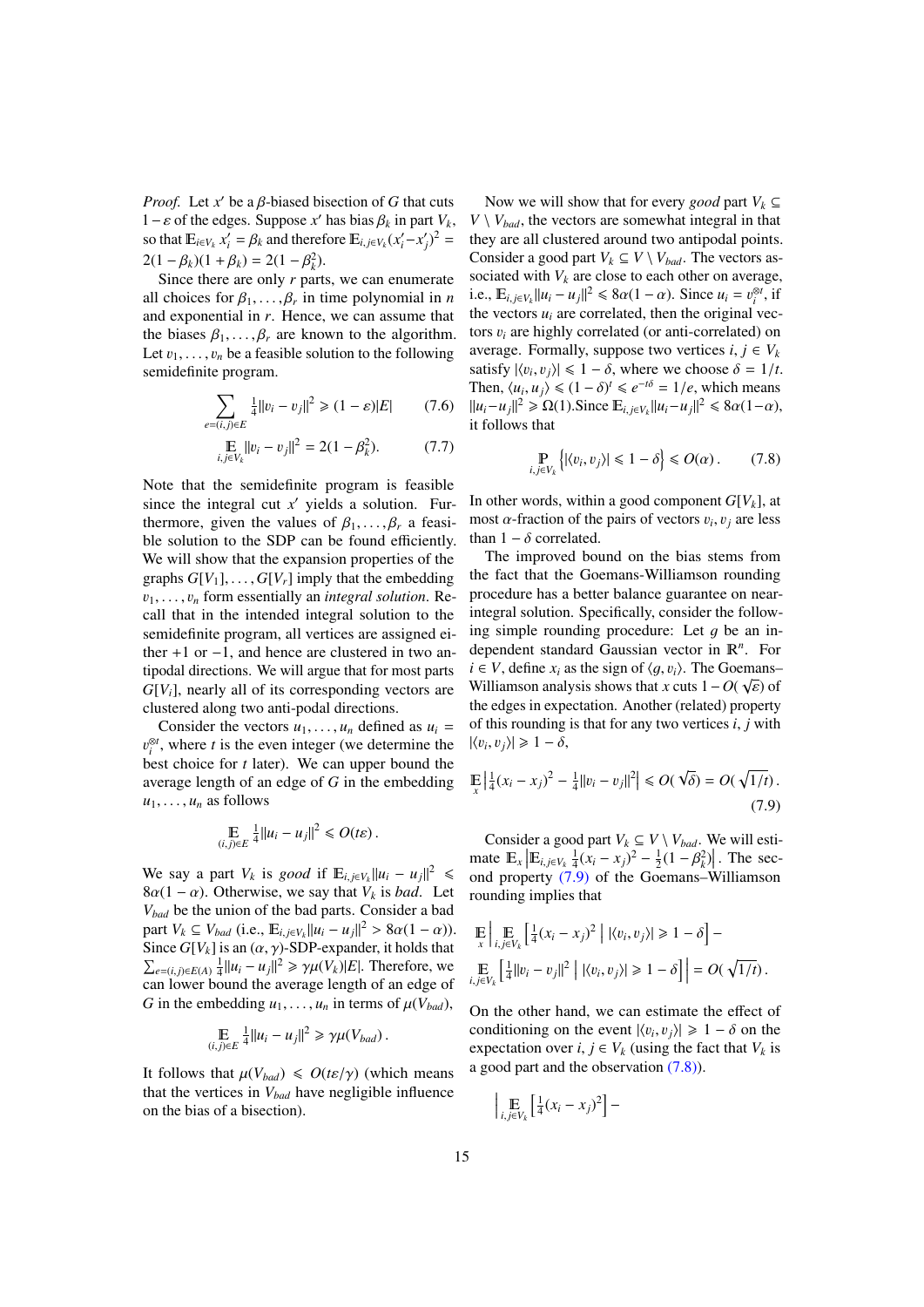$$
\mathbb{E}_{i,j \in V_k} \left[ \frac{1}{4} (x_i - x_j)^2 \middle| |\langle v_i, v_j \rangle| \ge 1 - \delta \right] \middle| \le O(\alpha)
$$
\n
$$
\left| \mathbb{E}_{i,j \in V_k} \left[ \frac{1}{4} ||v_i - v_j||^2 \right] - \mathbb{E}_{i,j \in V_k} \left[ \frac{1}{4} ||v_i - v_j||^2 \middle| |\langle v_i, v_j \rangle| \ge 1 - \delta \right] \right| \le O(\alpha)
$$
\n(7.11)

Combining these bounds and using the fact that  $\mathbb{E}_{i, j \in V_k} \frac{1}{4} ||v_i - v_j||^2 = \frac{1}{2} (1 - \beta_k^2)$  implies that

$$
\mathbb{E}\left|\mathbb{E}\left|\mathbb{E}\limits_{i,j\in V_k}\frac{1}{4}(x_i-x_j)^2-\frac{1}{2}(1-\beta_k^2)\right|\leq O\left(\sqrt{1/t}+\alpha\right)\right|
$$
\n(7.12)

Observe that the bias is given by,

$$
\begin{aligned} & \left| \mathop{\mathbb{E}}_{i \in V_k} x_i \right| = \sqrt{\mathop{\mathbb{E}}_{i,j \in V_k} x_i x_j} \\ &= \sqrt{1 - 2 \mathop{\mathbb{E}}_{i,j \in V_k} \left( \frac{1 - x_i x_j}{2} \right)} = \sqrt{1 - 2 \mathop{\mathbb{E}}_{i,j \in V_k} \left( \frac{(x_i - x_j)^2}{4} \right)} \end{aligned}
$$

If  $f$  denote the function  $f(u)$  = 1 − 2*u*, then by the above equality the bias  $E_{i \in V_k} x_i$  =  $f(E_{i,j \in V_k} \frac{1}{4}(x_i - x_j)^2)$ . Since *f* satisfies  $|f(u) - f(x_j)| \leq \frac{f(x_j - x_j)^2}{2}$ .  $f(u') \le O(\sqrt{|u - u'|})$ , we can estimate the expected deviation of the bias  $\mathbb{E}_x|\mathbb{E}_{i\in V_k} x_i - \beta_k|$  as follows:

$$
\mathbb{E}\left|\mathbb{E}_{x}\mathbb{E}_{k}x_{i}-\beta_{k}\right|
$$
\n(7.13)  
\n
$$
=\mathbb{E}\left|f\left(\mathbb{E}_{i,j\in V_{k}}\frac{1}{4}(x_{i}-x_{j})^{2}\right)-f\left(\frac{1}{2}(1+\beta_{k})(1-\beta_{k})\right)\right|
$$
\n
$$
\leq O(1)\mathbb{E}\left|\mathbb{E}_{i,j\in V_{k}}\frac{1}{4}(x_{i}-x_{j})^{2}-\frac{1}{2}(1-\beta_{k}^{2})\right|^{1/2}
$$

$$
\leq O(1) \left( \mathbb{E} \left| \mathbb{E}_{i,j \in V_k} \frac{1}{4} (x_i - x_j)^2 - \frac{1}{2} (1 - \beta_k^2) \right| \right)^{1/2}
$$
\n(using Cauchy–Schwarz)

$$
\leq O(\sqrt{1/t} + \alpha)^{1/2} \quad \text{(by (7.12))}
$$
  

$$
\leq O(t^{-1/4} + \alpha^{1/2}). \tag{7.14}
$$

Finally, we obtain the following bound on the expected deviation of the bias

$$
\mathbb{E}\left|\mathop{\mathbb{E}}_{x}\right| \mathop{\mathbb{E}}_{i \in V} x_{i} - \beta\right|
$$
\n
$$
\leq \sum_{k=1}^{r} \mu(V_{k}) \mathop{\mathbb{E}}_{x} \left|\mathop{\mathbb{E}}_{i \in V_{k}} x_{i} - \beta_{k}\right|
$$
\n(using triangle inequality)

$$
\leq \sum_{\substack{k \in [r] \\ V_k \text{good}}}^r \mu(V_k) \mathop{\mathbb{E}}_{x} \left| \mathop{\mathbb{E}}_{i \in V_k} x_i - \beta_k \right| + O(t\varepsilon/\gamma)
$$

$$
(\text{using } \mu(V_{bad}) \le O(t\varepsilon/\gamma))
$$
  
\n
$$
\le O\left(t^{-1/4} + \alpha^{1/2} + t\varepsilon/\gamma\right) \quad \text{(by (7.14))}
$$
  
\n
$$
\le O(\sqrt{\alpha} + (\varepsilon/\gamma)^{1/5})
$$
  
\n
$$
\text{(choosing } t \text{ such that } t^5 = (\gamma/\varepsilon)^4).
$$

 $\Box$ 

#### <span id="page-15-0"></span>8 Minimum Bisection

<span id="page-15-2"></span>The techniques of this work almost immediately imply the following approximation algorithm for the minimum bisection problem.

Theorem 8.1. *Suppose <sup>G</sup> is a graph with a* <sup>β</sup>*biased bisection cutting* ε*-fraction of edges then:*

- $-$  *For every constant*  $\delta > 0$  *it is possible to efficiently find a bisection with bias*  $β ± O(δ)$ <br>*cutting at most*  $Q(√s)$ -*fraction of edges cutting at most*  $O(\sqrt{\varepsilon})$ *-fraction of edges.*<br>It is possible to efficiently find a *R*-biased i
- *– It is possible to e*ffi*ciently find a* β*-biased bisec-*√ *ti*on cutting at most *O*( ∛ε log(1/ε) + √ε/(1 −<br>*R*))-fraction of edges β))*-fraction of edges.*

*Proof.* The result follows essentially along the lines of the corresponding results for Max-Bisection [\(Theorem 1.2](#page-2-3) and [Theorem 1.3\)](#page-2-2). We simply need to change the  $v_i - v_j$  terms in the SDP formulation<br>and analysis to  $v_i + v_j$  and likewise for  $x_i - x_j$  in the and analysis to  $v_i + v_j$ , and likewise for  $x_i - x_j$  in the +1 vector *x* (the cut) found by the algorithm. The  $\pm 1$  vector *x* (the cut) found by the algorithm. The details are therefore omitted in this version.

# <span id="page-15-1"></span>A Proof of [Lemma 7.4](#page-11-1)

*Proof.* We will round the vectors into a cut using a random hyperplane. Specifically, pick a random vector  $r \in (N(0, 1))^n$  at random, and let  $P = \{i \mid n \le r \} > 0$ . We will let *S* be the smaller of the two  $\langle v_i, r \rangle \ge 0$ . We will let *S* be the smaller of the two sets *P V*  $\setminus$  *P* Clearly  $u(S) \le 1/2$ . We will now sets  $P, V \setminus P$ . Clearly  $\mu(S) \leq 1/2$ . We will now bound the probability that  $\mu(S) < \alpha/2$  or the cut (*S*, *<sup>S</sup>* ) has too many edges crossing it.

<span id="page-15-3"></span>The expected number of edges crossing the cut is

$$
\mathbb{E} |\text{edges}(S, \overline{S}))| = \sum_{(i,j)\in E} \frac{\text{arccos}\langle v_i, v_j \rangle}{\pi}
$$

$$
= |E| \mathbb{E} \left[ \frac{\text{arccos}\langle v_i, v_j \rangle}{\pi} \right] \quad (A.1)
$$

As the SDP objective value is  $\gamma$ , we have  $\mathbb{E}_{(i,j)\in E}[\Vert v_i - v_j \Vert^2] \leq 4\gamma$ , or equivalently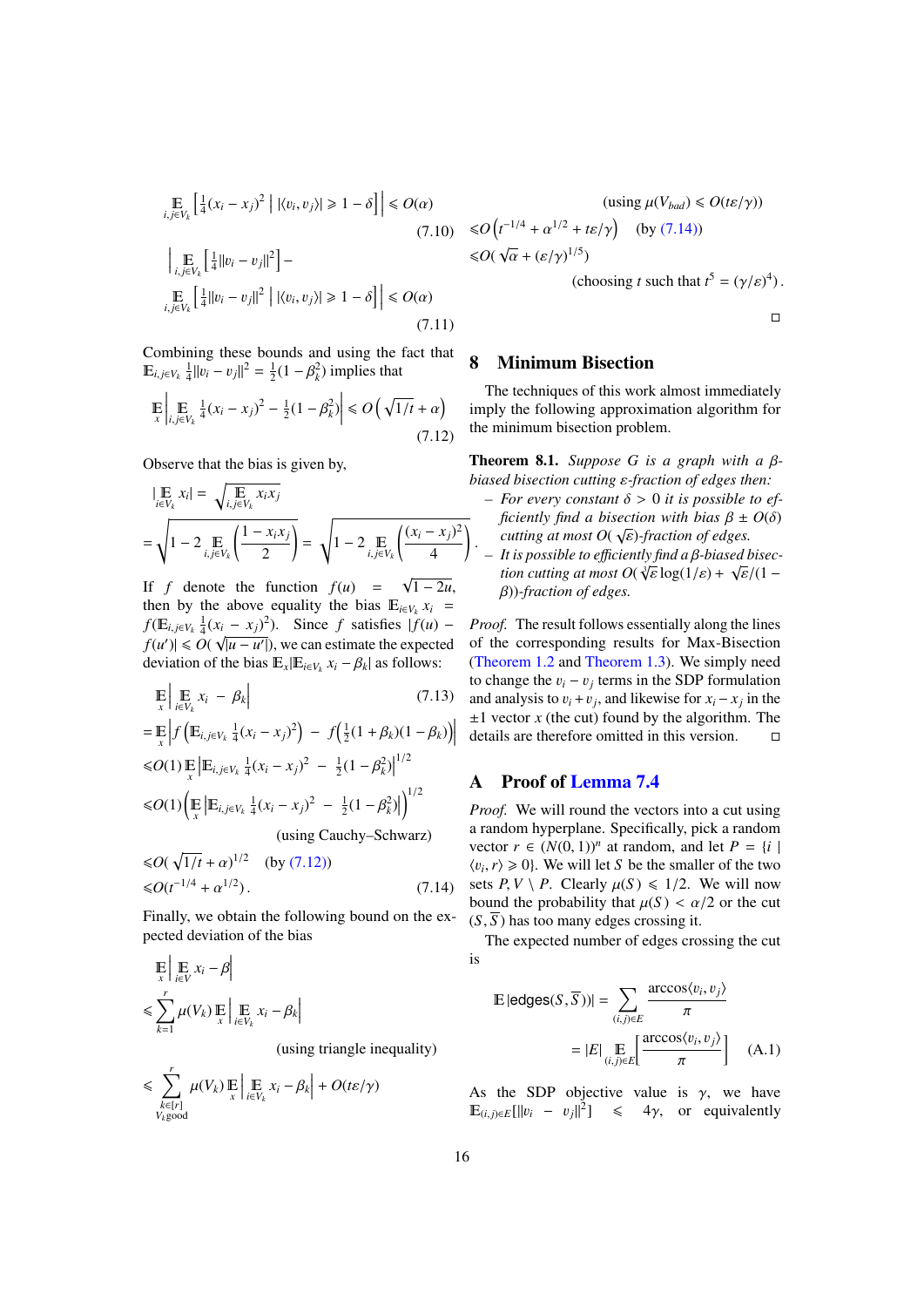$\mathbb{E}_{(i,j)\in E}[\langle v_i, v_j \rangle] \ge 1 - 2\gamma$ . By an averaging argu- **References** ment,

<span id="page-16-12"></span>
$$
\mathop{\mathbb{P}}_{(i,j)\in E}[\langle v_i, v_j \rangle \leq 0] \leq 2\gamma . \tag{A.2}
$$

Now

$$
\begin{aligned}\n&\mathbb{E}\left[\frac{\arccos\langle v_i, v_j\rangle}{\pi}\right] \\
&\leq \mathbb{P}\left[\langle v_i, v_j\rangle \leq 0\right] \\
&\quad + \mathbb{E}\left[\frac{\arccos\langle v_i, v_j\rangle}{\pi}\right] \langle v_i, v_j\rangle > 0 \\
&\leq 2\gamma + \frac{1}{\pi}\arccos\left(\mathbb{E}\left[\langle v_i, v_j\rangle \mid \langle v_i, v_j\rangle > 0\right]\right) \\
&\leq 2\gamma + \frac{1}{\pi}\arccos\left(\mathbb{E}\left[\langle v_i, v_j\rangle \mid \langle v_i, v_j\rangle > 0\right]\right) \\
&\quad\text{(using (A.2) and Jensen)}\n\end{aligned}
$$

$$
\leq 2\gamma + \frac{\arccos(1 - 2\gamma)}{\pi}
$$

$$
\leq 2\gamma + \frac{2}{\pi}\sqrt{\gamma} < 3\sqrt{\gamma}.
$$

By Markov inequality, the probability that  $|\text{edges}(S, \overline{S})| \geq \frac{6\sqrt{N}}{\alpha}$  $\frac{\gamma}{\epsilon}$  · |*E*| is at most  $\alpha/2$ .

Let us now analyze the size of *S*. Clearly  $E[|P|] = |V|/2$ . Also

$$
\mathbb{E}[|P||V \setminus P|] = \frac{1}{2} \sum_{i,j} \frac{\arccos \langle v_i, v_j \rangle}{\pi}
$$

$$
\geq 0.878 \cdot \sum_{i,j} \frac{1 - \langle v_i, v_j \rangle}{2}
$$

<span id="page-16-0"></span>(by Goemans-Williamson analysis)

$$
\geqslant 0.878 \cdot 2\alpha (1-\alpha)|V|^2 \quad \text{(using (7.1))}
$$

Thus  $\mathbb{E}[\mu(P)] = 1/2$  and  $\mathbb{E}[\mu(P)(1 - \mu(P))] \geq$  $0.878 \cdot 2\alpha(1-\alpha) \geq 3\alpha/4$  since  $\alpha \leq 1/2$ . Note that  $\mu(S) = 1/2 - |\mu(P) - 1/2|$ . Hence

$$
\mathbb{P}[\mu(S) < \alpha/2] = \mathbb{P}\left[\left|\mu(P) - \frac{1}{2}\right| > \frac{1}{2} - \frac{\alpha}{2}\right] \\
&< \frac{\mathbb{E}[(\mu(P) - 1/2)^2]}{1/4 - \frac{\alpha}{2}(1 - \alpha/2)} \\
&< \frac{1/4 - 3\alpha/4}{1/4 - \alpha/2} \leq 1 - \alpha.
$$

We can thus conclude that with probability at least  $\alpha/2$ ,  $\mu(S) \ge \alpha/2$  *and*  $|\text{edges}(S, \overline{S})| < \frac{6\gamma}{\alpha}$ <br>Repeating the rounding procedure  $O(1/\alpha)$  $\frac{\gamma}{\cdot}$   $|E|.$ Repeating the rounding procedure  $O(1/\alpha)$  times<br>hoosts the success probability to 90% boosts the success probability to  $90\%$ .

- <span id="page-16-11"></span><span id="page-16-10"></span><span id="page-16-9"></span><span id="page-16-6"></span><span id="page-16-5"></span>[AKK<sup>+</sup>08] Sanjeev Arora, Subhash Khot, Alexandra Kolla, David Steurer, Madhur Tulsiani, and Nisheeth K. Vishnoi, *Unique games on expanding constraint graphs are easy*, Proceedings of the 40th Annual ACM Symposium on Theory of Computing, 2008, pp. 21–28. [3](#page-2-4)
	- [Chu96] F. R. K. Chung, *Laplacians of graphs and Cheeger's inequalities*, Combinatorics, Paul Erdős is Eighty 2 (1996), 157-172. [4](#page-3-1)
	- [FJ97] Alan M. Frieze and Mark Jerrum, *Improved approximation algorithms for max k-cut and max bisection*, Algorithmica 18 (1997), no. 1, 67–81. [2,](#page-1-1) [3](#page-2-4)
	- [FK02] Uriel Feige and Robert Krauthgamer, *A polylogarithmic approximation of the minimum bisection*, SIAM J. Comput. 31 (2002), no. 4, 1090–1118. [3](#page-2-4)
	- [FL06] Uriel Feige and Michael Langberg, *The RPR2 rounding technique for semidefinite programs*, J. Algorithms 60 (2006), no. 1, 1–23. [2,](#page-1-1) [3](#page-2-4)
	- [GW95] Michel X. Goemans and David P. Williamson, *Improved approximation algorithms for maximum cut and satisfiability problems using semidefinite programming*, Journal of the ACM 42 (1995), no. 6, 1115–1145. [1,](#page-0-0) [2,](#page-1-1) [5,](#page-4-0) [8](#page-7-2)
	- [Hås01] Johan Håstad, *Some optimal inapproximability results*, Journal of the ACM 48 (2001), no. 4, 798–859. [2](#page-1-1)
	- [HK04] Jonas Holmerin and Subhash Khot, *A new PCP outer verifier with applications to homogeneous linear equations and maxbisection*, Proceedings of the 36th Annual ACM Symposium on Theory of Computing, 2004, pp. 11–20. [2](#page-1-1)
	- [HZ02] Eran Halperin and Uri Zwick, *A unified framework for obtaining improved approximation algorithms for maximum graph bisection problems*, Random Struct. Algorithms 20 (2002), no. 3, 382–402. [2](#page-1-1)
- <span id="page-16-8"></span><span id="page-16-7"></span><span id="page-16-2"></span><span id="page-16-1"></span>[Kho02] Subhash Khot, *On the power of unique 2 prover 1-round games*, Proceedings of the 34th Annual ACM Symposium on Theory of Computing, 2002, pp. 767–775. [2](#page-1-1)
- <span id="page-16-4"></span><span id="page-16-3"></span>[KKMO07] Subhash Khot, Guy Kindler, Elchanan Mossel, and Ryan O'Donnell, *Optimal inapproximability results for MAX-CUT and other 2-variable CSPs?*, SIAM J. Comput. 37 (2007), no. 1, 319–357. [2](#page-1-1)
	- [MOO10] Elchanan Mossel, Ryan O'Donnell, and